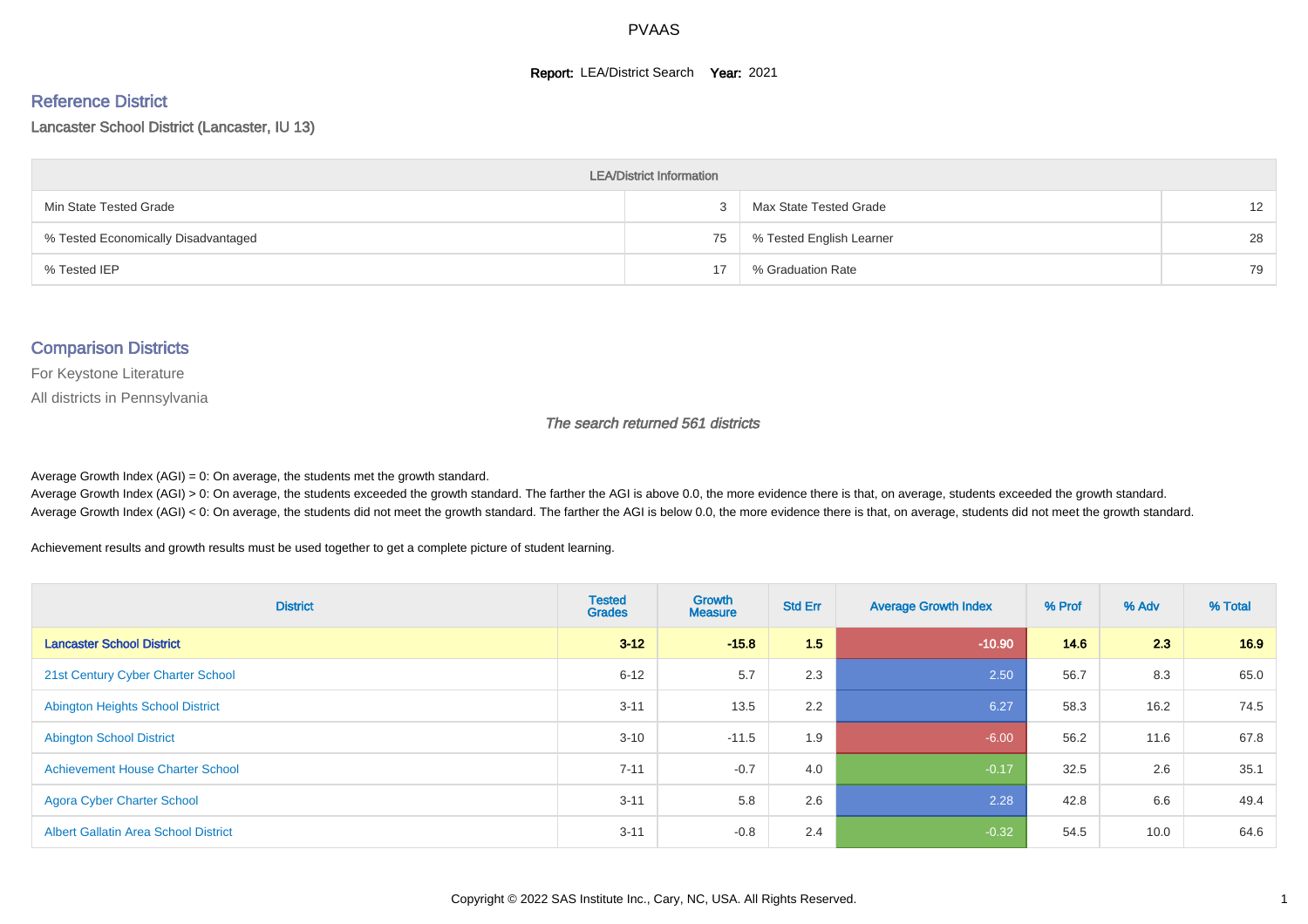| <b>District</b>                          | <b>Tested</b><br><b>Grades</b> | Growth<br><b>Measure</b> | <b>Std Err</b> | <b>Average Growth Index</b> | % Prof | % Adv | % Total |
|------------------------------------------|--------------------------------|--------------------------|----------------|-----------------------------|--------|-------|---------|
| <b>Lancaster School District</b>         | $3 - 12$                       | $-15.8$                  | 1.5            | $-10.90$                    | 14.6   | 2.3   | 16.9    |
| <b>Aliquippa School District</b>         | $3 - 11$                       | $-9.0$                   | 4.2            | $-2.14$                     | 11.0   | 0.0   | 11.0    |
| <b>Allegheny Valley School District</b>  | $3 - 11$                       | 8.5                      | 3.9            | 2.17                        | 53.1   | 12.2  | 65.3    |
| Allegheny-Clarion Valley School District | $3 - 10$                       | 7.8                      | 4.7            | 1.65                        | 53.3   | 3.3   | 56.7    |
| <b>Allentown City School District</b>    | $3 - 12$                       | 5.3                      | 1.4            | 3.88                        | 25.3   | 2.7   | 28.0    |
| <b>Altoona Area School District</b>      | $3 - 12$                       | 3.3                      | 1.6            | 1.99                        | 47.7   | 8.2   | 55.9    |
| Ambridge Area School District            | $3 - 12$                       | 9.1                      | 2.6            | 3.46                        | 50.4   | 10.7  | 61.1    |
| <b>Annville-Cleona School District</b>   | $3 - 12$                       | $-12.1$                  | 2.7            | $-4.46$                     | 34.9   | 7.8   | 42.6    |
| <b>Antietam School District</b>          | $3 - 10$                       | $-4.3$                   | 3.8            | $-1.13$                     | 36.4   | 5.4   | 41.8    |
| <b>Apollo-Ridge School District</b>      | $3 - 12$                       | $-4.7$                   | 3.7            | $-1.24$                     | 50.0   | 10.0  | 60.0    |
| <b>Armstrong School District</b>         | $3 - 11$                       | 2.6                      | 1.7            | 1.53                        | 51.5   | 6.1   | 57.6    |
| <b>Athens Area School District</b>       | $3 - 11$                       | 1.6                      | 2.5            | 0.64                        | 46.9   | 7.6   | 54.5    |
| <b>Austin Area School District</b>       | $3 - 11$                       | $-5.7$                   | 6.4            | $-0.90$                     | 33.3   | 5.6   | 38.9    |
| <b>Avella Area School District</b>       | $3 - 12$                       | $-0.3$                   | 4.7            | $-0.05$                     | 49.3   | 14.5  | 63.8    |
| <b>Avon Grove Charter School</b>         | $3 - 11$                       | 9.0                      | 2.9            | 3.13                        | 58.8   | 16.7  | 75.5    |
| <b>Avon Grove School District</b>        | $3 - 10$                       | 10.0                     | 1.6            | 6.26                        | 56.3   | 18.6  | 74.9    |
| <b>Avonworth School District</b>         | $3 - 10$                       | $-12.6$                  | 3.1            | $-4.01$                     | 59.8   | 4.6   | 64.4    |
| <b>Bald Eagle Area School District</b>   | $3 - 11$                       | $-2.1$                   | 2.7            | $-0.75$                     | 48.4   | 9.4   | 57.7    |
| <b>Baldwin-Whitehall School District</b> | $3 - 11$                       | 1.8                      | 1.9            | 0.94                        | 58.6   | 8.6   | 67.1    |
| <b>Bangor Area School District</b>       | $3 - 12$                       | $-0.9$                   | 2.0            | $-0.43$                     | 44.3   | 4.7   | 49.0    |
| <b>Beaver Area School District</b>       | $3 - 10$                       | 4.7                      | 2.4            | 1.94                        | 57.4   | 16.8  | 74.2    |
| <b>Bedford Area School District</b>      | $3 - 11$                       | 2.5                      | 2.6            | 0.93                        | 48.5   | 10.0  | 58.5    |
| <b>Belle Vernon Area School District</b> | $3 - 11$                       | 6.5                      | 2.6            | 2.44                        | 55.6   | 11.1  | 66.7    |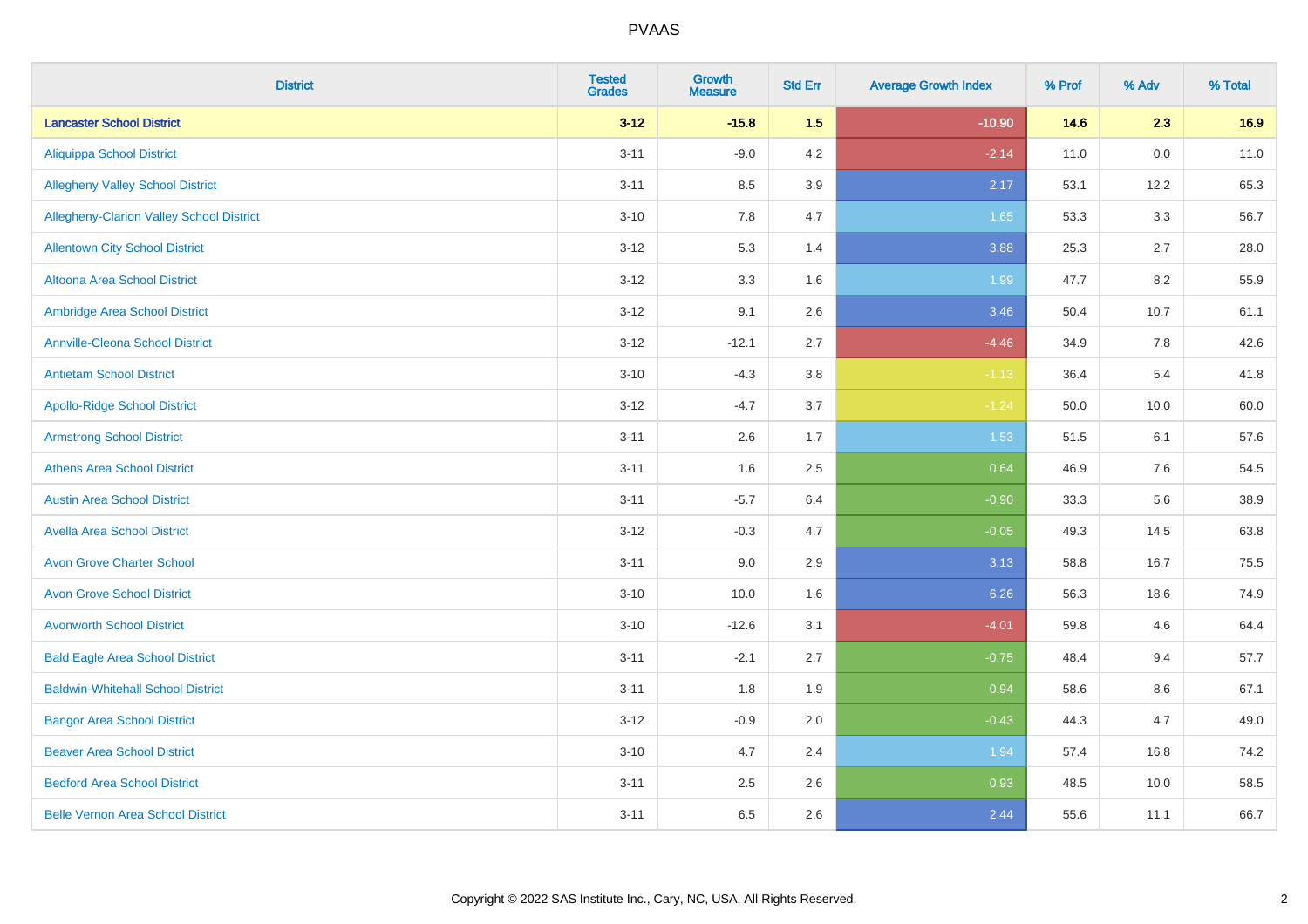| <b>District</b>                              | <b>Tested</b><br><b>Grades</b> | <b>Growth</b><br><b>Measure</b> | <b>Std Err</b> | <b>Average Growth Index</b> | % Prof | % Adv   | % Total |
|----------------------------------------------|--------------------------------|---------------------------------|----------------|-----------------------------|--------|---------|---------|
| <b>Lancaster School District</b>             | $3 - 12$                       | $-15.8$                         | 1.5            | $-10.90$                    | 14.6   | 2.3     | 16.9    |
| <b>Bellefonte Area School District</b>       | $3 - 11$                       | $-0.4$                          | 2.2            | $-0.17$                     | 47.6   | 10.6    | 58.2    |
| <b>Bellwood-Antis School District</b>        | $3 - 10$                       | $-1.2$                          | 3.2            | $-0.39$                     | 55.1   | 10.1    | 65.2    |
| <b>Belmont Charter School</b>                | $3 - 10$                       | 16.0                            | 6.5            | 2.45                        | 64.3   | 0.0     | 64.3    |
| <b>Bensalem Township School District</b>     | $3 - 11$                       | 1.6                             | 1.6            | 0.98                        | 38.8   | 8.3     | 47.1    |
| <b>Benton Area School District</b>           | $3 - 10$                       | $-9.7$                          | 4.5            | $-2.18$                     | 43.2   | 5.4     | 48.6    |
| <b>Bentworth School District</b>             | $3 - 11$                       | 5.7                             | 3.2            | 1.75                        | 44.2   | 19.5    | 63.6    |
| <b>Berlin Brothersvalley School District</b> | $3 - 11$                       | 4.0                             | 4.2            | 0.96                        | 48.8   | 14.0    | 62.8    |
| <b>Bermudian Springs School District</b>     | $3 - 11$                       | $-5.5$                          | 2.9            | $-1.94$                     | 56.4   | 6.8     | 63.2    |
| <b>Berwick Area School District</b>          | $3 - 11$                       | $-9.3$                          | 2.6            | $-3.59$                     | 42.1   | 5.5     | 47.6    |
| <b>Bethel Park School District</b>           | $3 - 11$                       | 5.6                             | 1.8            | 3.18                        | 65.3   | 18.6    | 83.9    |
| <b>Bethlehem Area School District</b>        | $3 - 11$                       | 9.3                             | 1.1            | 8.15                        | 44.7   | 12.0    | 56.7    |
| <b>Bethlehem-Center School District</b>      | $3 - 10$                       | 8.1                             | 3.3            | 2.46                        | 35.1   | 1.4     | 36.5    |
| <b>Big Beaver Falls Area School District</b> | $3 - 11$                       | $-3.9$                          | 3.3            | $-1.18$                     | 34.1   | 3.5     | 37.6    |
| <b>Big Spring School District</b>            | $3 - 11$                       | $-9.8$                          | 2.4            | $-4.00$                     | 38.6   | 8.9     | 47.5    |
| <b>Blackhawk School District</b>             | $3 - 11$                       | 4.7                             | 2.3            | 2.01                        | 55.8   | $8.8\,$ | 64.6    |
| <b>Blacklick Valley School District</b>      | $3 - 11$                       | 8.0                             | 4.3            | 1.85                        | 34.1   | 0.0     | 34.1    |
| <b>Blairsville-Saltsburg School District</b> | $3 - 11$                       | $-8.0$                          | 3.0            | $-2.68$                     | 37.3   | 7.0     | 44.3    |
| <b>Bloomsburg Area School District</b>       | $3 - 10$                       | 0.7                             | 3.0            | 0.23                        | 55.9   | 11.8    | 67.6    |
| <b>Blue Mountain School District</b>         | $3 - 10$                       | $-5.8$                          | 2.3            | $-2.56$                     | 46.6   | 8.5     | 55.1    |
| <b>Blue Ridge School District</b>            | $3 - 11$                       | $-0.5$                          | 3.6            | $-0.12$                     | 44.6   | 3.1     | 47.7    |
| <b>Boyertown Area School District</b>        | $3 - 11$                       | $-4.7$                          | 1.5            | $-3.17$                     | 55.2   | 11.3    | 66.5    |
| <b>Bradford Area School District</b>         | $3 - 12$                       | $-9.3$                          | 2.4            | $-3.87$                     | 45.8   | 8.3     | 54.2    |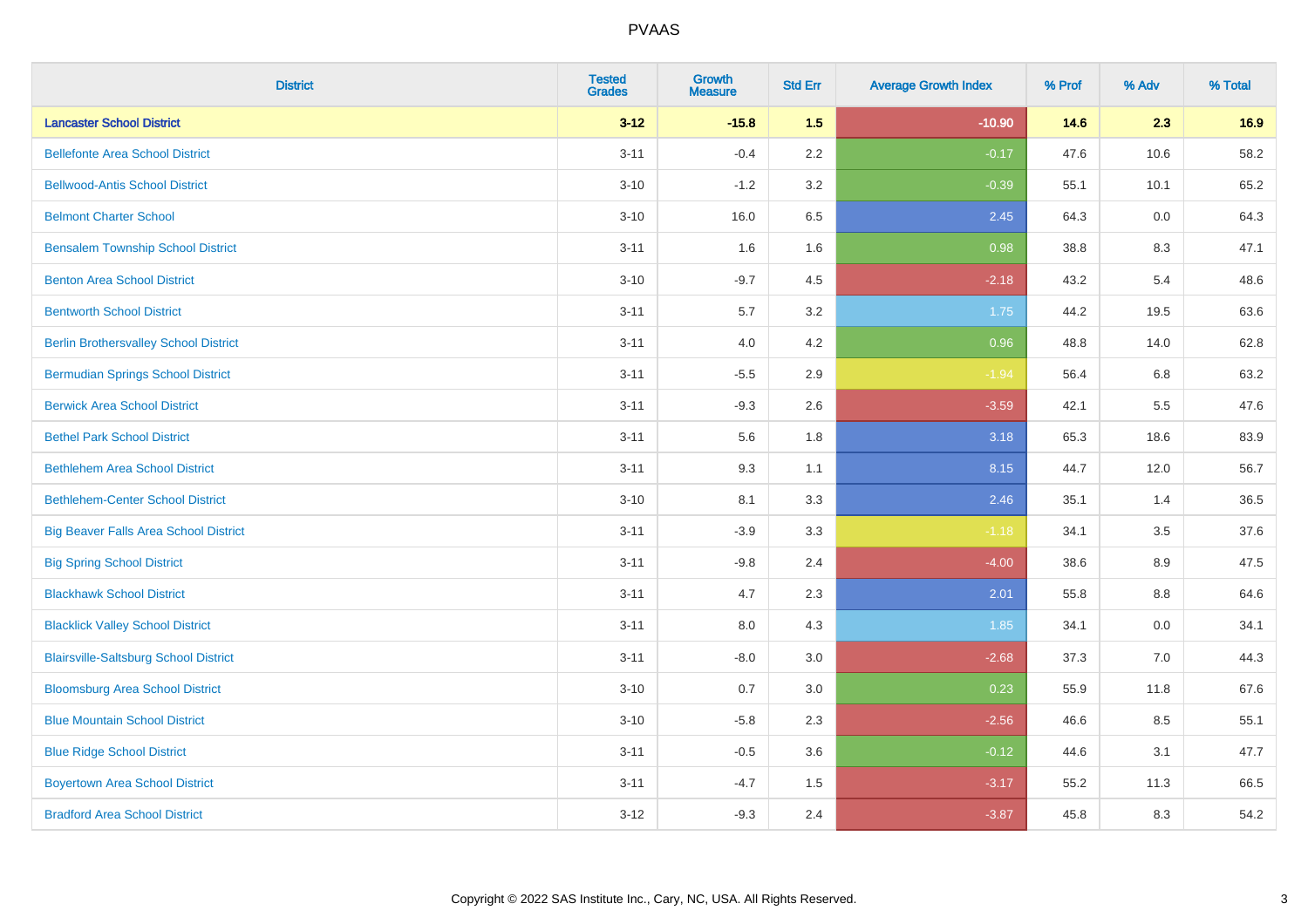| <b>District</b>                                 | <b>Tested</b><br><b>Grades</b> | <b>Growth</b><br><b>Measure</b> | <b>Std Err</b> | <b>Average Growth Index</b> | % Prof | % Adv   | % Total |
|-------------------------------------------------|--------------------------------|---------------------------------|----------------|-----------------------------|--------|---------|---------|
| <b>Lancaster School District</b>                | $3 - 12$                       | $-15.8$                         | 1.5            | $-10.90$                    | 14.6   | 2.3     | 16.9    |
| <b>Brandywine Heights Area School District</b>  | $3 - 11$                       | $-4.9$                          | 2.7            | $-1.81$                     | 49.2   | 8.2     | 57.4    |
| <b>Brentwood Borough School District</b>        | $3 - 11$                       | $-5.3$                          | 3.0            | $-1.72$                     | 52.0   | 6.1     | 58.2    |
| <b>Bristol Borough School District</b>          | $3 - 12$                       | $-4.3$                          | 3.4            | $-1.27$                     | 39.7   | 1.3     | 41.0    |
| <b>Bristol Township School District</b>         | $3 - 11$                       | $-13.9$                         | 2.0            | $-7.05$                     | 31.0   | 3.7     | 34.7    |
| <b>Brockway Area School District</b>            | $3 - 11$                       | 0.6                             | 3.6            | 0.16                        | 49.2   | 7.7     | 56.9    |
| <b>Brookville Area School District</b>          | $3 - 11$                       | 6.9                             | 3.0            | 2.30                        | 55.2   | 15.6    | 70.8    |
| <b>Brownsville Area School District</b>         | $3 - 12$                       | $-7.2$                          | 3.9            | $-1.83$                     | 34.4   | 6.1     | 40.5    |
| <b>Bucks County Technical High School</b>       | $9 - 10$                       | $-12.0$                         | 2.5            | $-4.84$                     | 35.9   | 3.2     | 39.2    |
| <b>Burgettstown Area School District</b>        | $3 - 11$                       | $-2.1$                          | 3.4            | $-0.62$                     | 50.0   | 1.4     | 51.4    |
| <b>Burrell School District</b>                  | $3 - 11$                       | 4.5                             | 3.1            | 1.48                        | 58.5   | 13.8    | 72.3    |
| <b>Butler Area School District</b>              | $3 - 11$                       | $-6.5$                          | 1.5            | $-4.26$                     | 42.5   | 9.4     | 51.9    |
| California Area School District                 | $3 - 10$                       | $-7.3$                          | 3.6            | $-2.02$                     | 42.6   | 9.8     | 52.5    |
| <b>Cambria Heights School District</b>          | $3 - 10$                       | $-4.1$                          | 3.1            | $-1.32$                     | 51.0   | $6.0\,$ | 57.0    |
| <b>Camp Hill School District</b>                | $3 - 12$                       | 2.3                             | 3.0            | 0.78                        | 53.6   | 17.5    | 71.1    |
| Canon-Mcmillan School District                  | $3 - 11$                       | $-0.8$                          | 1.6            | $-0.50$                     | 58.7   | 15.9    | 74.6    |
| <b>Canton Area School District</b>              | $3 - 11$                       | $-5.5$                          | 3.2            | $-1.75$                     | 40.7   | 2.3     | 43.0    |
| Capital Area School for the Arts Charter School | $9 - 11$                       | 5.8                             | 4.1            | 1.39                        | 59.3   | 18.6    | 78.0    |
| <b>Carbon Career &amp; Technical Institute</b>  | $9 - 11$                       | $-5.7$                          | 3.6            | $-1.59$                     | 34.5   | 1.2     | 35.7    |
| <b>Carbondale Area School District</b>          | $3 - 10$                       | 7.4                             | 3.3            | 2.25                        | 56.6   | 2.6     | 59.2    |
| <b>Carlisle Area School District</b>            | $3 - 11$                       | $-5.3$                          | 1.9            | $-2.81$                     | 54.0   | 6.3     | 60.3    |
| <b>Carlynton School District</b>                | $3 - 11$                       | 7.3                             | 3.3            | 2.22                        | 41.0   | 10.5    | 51.6    |
| <b>Carmichaels Area School District</b>         | $3 - 10$                       | $-9.3$                          | 3.3            | $-2.81$                     | 35.1   | 1.4     | 36.5    |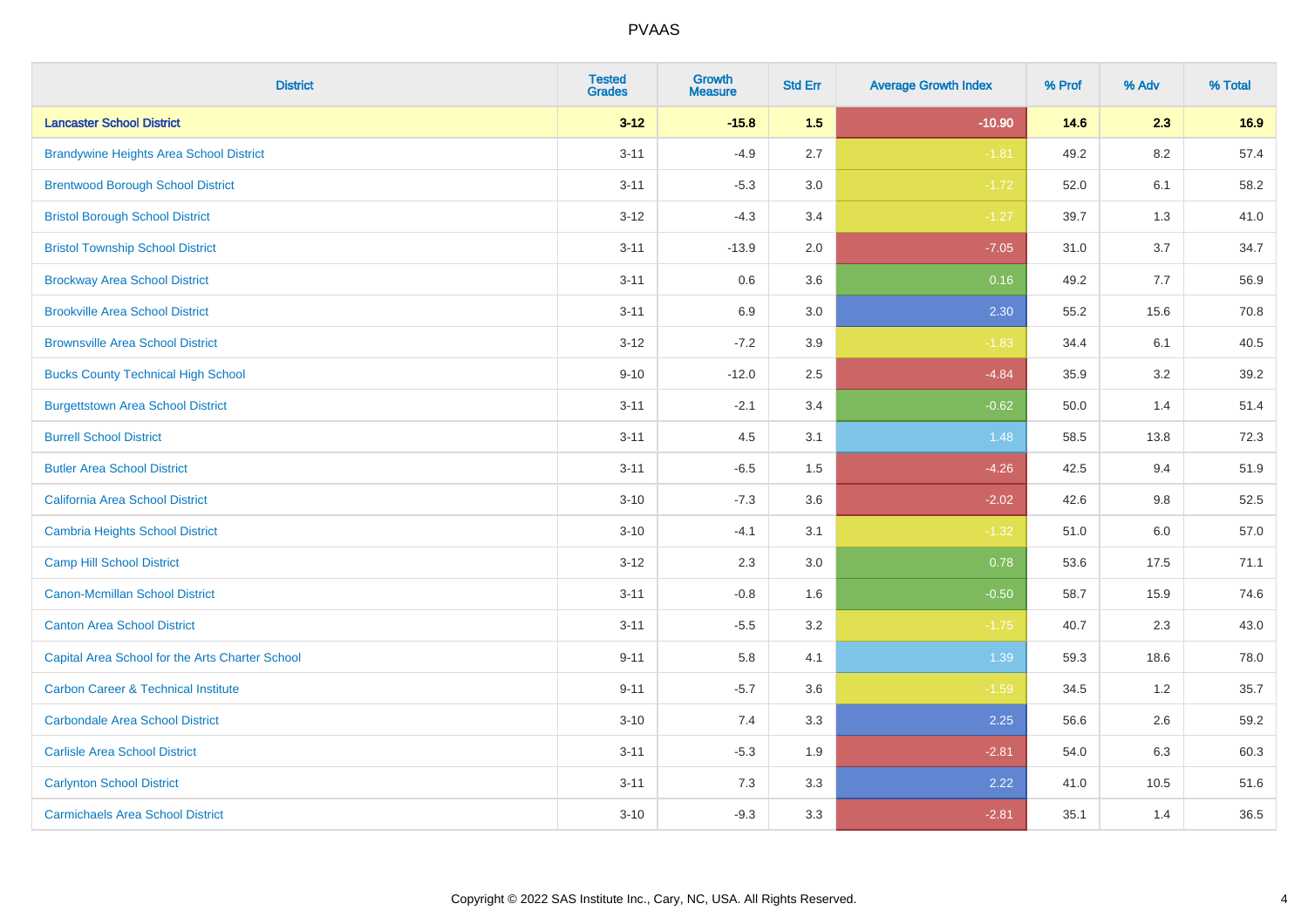| <b>District</b>                                         | <b>Tested</b><br><b>Grades</b> | <b>Growth</b><br><b>Measure</b> | <b>Std Err</b> | <b>Average Growth Index</b> | % Prof | % Adv   | % Total |
|---------------------------------------------------------|--------------------------------|---------------------------------|----------------|-----------------------------|--------|---------|---------|
| <b>Lancaster School District</b>                        | $3 - 12$                       | $-15.8$                         | 1.5            | $-10.90$                    | 14.6   | 2.3     | 16.9    |
| Catasauqua Area School District                         | $3 - 12$                       | $-12.1$                         | 3.0            | $-4.00$                     | 36.8   | 7.6     | 44.3    |
| <b>Centennial School District</b>                       | $3 - 10$                       | 7.1                             | 1.7            | 4.29                        | 50.1   | 8.7     | 58.9    |
| Center For Student Learning Charter School At Pennsbury | $6 - 12$                       | $-2.9$                          | 6.1            | $-0.47$                     | 42.9   | 0.0     | 42.9    |
| <b>Central Bucks School District</b>                    | $3 - 11$                       | 1.6                             | 0.9            | 1.66                        | 63.0   | 16.8    | 79.8    |
| <b>Central Cambria School District</b>                  | $3 - 11$                       | 3.0                             | 2.5            | 1.17                        | 56.2   | 9.7     | 66.0    |
| <b>Central Columbia School District</b>                 | $3 - 12$                       | $-4.8$                          | 2.6            | $-1.86$                     | 53.7   | 14.8    | 68.5    |
| <b>Central Dauphin School District</b>                  | $3 - 11$                       | 4.4                             | 1.3            | 3.32                        | 53.3   | 7.4     | 60.7    |
| <b>Central Fulton School District</b>                   | $3 - 11$                       | $-0.5$                          | 3.5            | $-0.14$                     | 51.4   | 8.6     | 60.0    |
| <b>Central Greene School District</b>                   | $3 - 11$                       | $-1.6$                          | 2.8            | $-0.55$                     | 54.2   | $2.8\,$ | 57.0    |
| <b>Central Valley School District</b>                   | $3 - 10$                       | 4.8                             | 2.4            | 1.98                        | 56.9   | 9.0     | 65.9    |
| <b>Central York School District</b>                     | $3 - 12$                       | 12.3                            | 1.7            | 7.20                        | 55.5   | 11.5    | 67.0    |
| <b>Chambersburg Area School District</b>                | $3 - 11$                       | $-9.5$                          | 1.3            | $-7.20$                     | 42.7   | 8.6     | 51.4    |
| <b>Charleroi School District</b>                        | $3 - 11$                       | $-2.6$                          | 3.0            | $-0.86$                     | 55.7   | 7.4     | 63.1    |
| <b>Chartiers Valley School District</b>                 | $3 - 11$                       | $-1.7$                          | 2.0            | $-0.81$                     | 54.7   | 8.4     | 63.1    |
| <b>Chartiers-Houston School District</b>                | $3 - 10$                       | $-8.6$                          | 3.5            | $-2.41$                     | 59.7   | 4.5     | 64.2    |
| <b>Cheltenham School District</b>                       | $3 - 11$                       | $-1.4$                          | 2.1            | $-0.67$                     | 46.1   | 10.0    | 56.1    |
| <b>Chester Charter Scholars Academy Charter School</b>  | $3 - 12$                       | 8.4                             | 4.1            | 2.03                        | 23.4   | 0.0     | 23.4    |
| <b>Chester-Upland School District</b>                   | $3 - 11$                       | $-0.3$                          | 2.7            | $-0.09$                     | 13.8   | 0.8     | 14.6    |
| <b>Chestnut Ridge School District</b>                   | $3 - 12$                       | $-3.4$                          | 2.9            | $-1.17$                     | 46.6   | 5.8     | 52.4    |
| <b>Chichester School District</b>                       | $3 - 11$                       | $-2.7$                          | 2.3            | $-1.17$                     | 44.6   | 6.6     | 51.2    |
| <b>City CHS</b>                                         | $10 - 11$                      | 13.6                            | 2.7            | 5.12                        | 45.8   | 3.0     | 48.8    |
| <b>Clairton City School District</b>                    | $3 - 11$                       | 3.5                             | 3.7            | 0.95                        | 13.4   | 0.0     | 13.4    |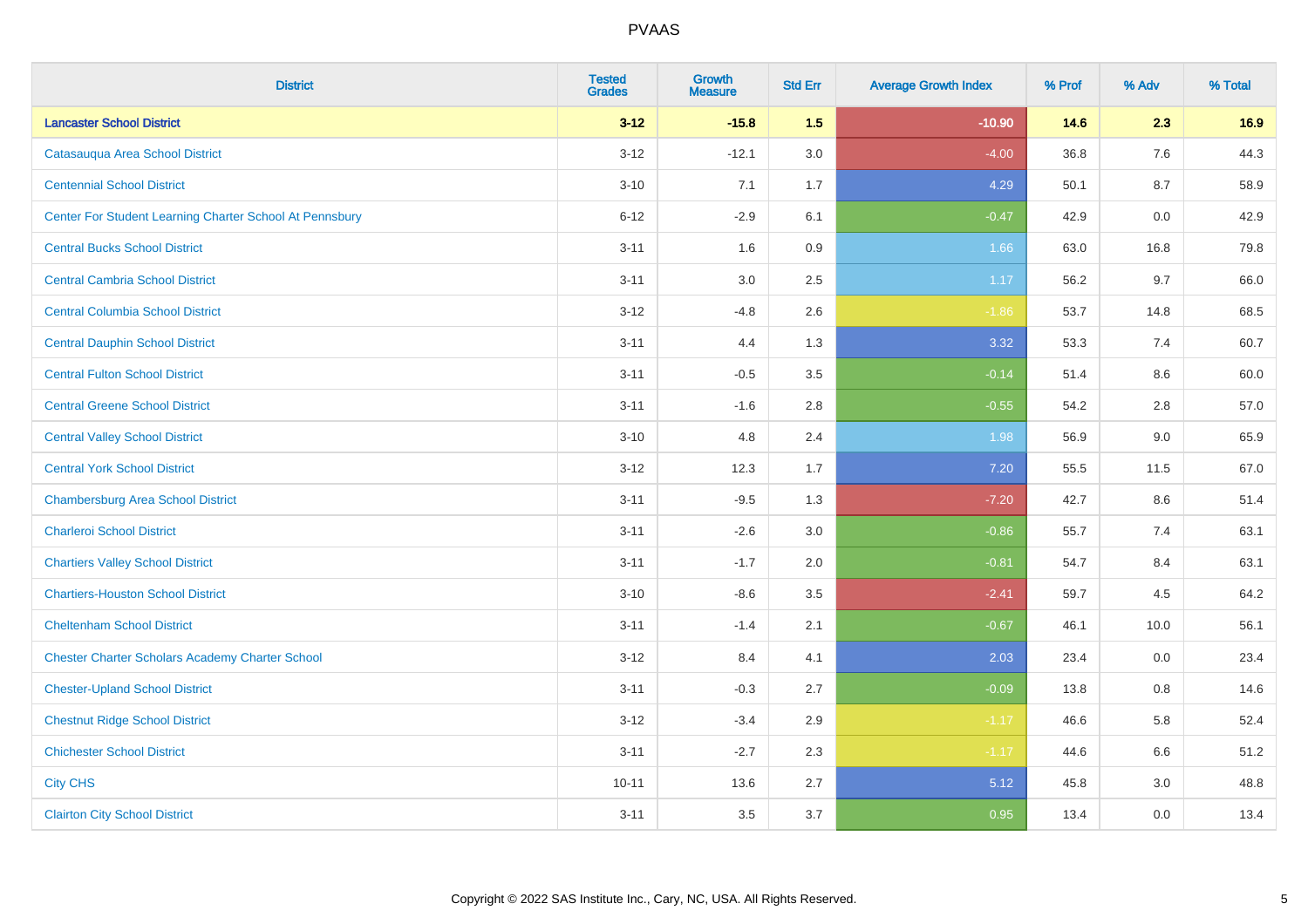| <b>District</b>                                  | <b>Tested</b><br><b>Grades</b> | Growth<br><b>Measure</b> | <b>Std Err</b> | <b>Average Growth Index</b> | % Prof | % Adv   | % Total |
|--------------------------------------------------|--------------------------------|--------------------------|----------------|-----------------------------|--------|---------|---------|
| <b>Lancaster School District</b>                 | $3 - 12$                       | $-15.8$                  | 1.5            | $-10.90$                    | 14.6   | 2.3     | 16.9    |
| <b>Clarion Area School District</b>              | $3 - 11$                       | 10.3                     | 4.1            | 2.51                        | 45.4   | 14.6    | 60.0    |
| <b>Clarion-Limestone Area School District</b>    | $3 - 12$                       | $-2.5$                   | 4.1            | $-0.60$                     | 56.8   | 6.8     | 63.6    |
| <b>Claysburg-Kimmel School District</b>          | $3 - 11$                       | $-5.7$                   | 4.0            | $-1.42$                     | 42.9   | $8.2\,$ | 51.0    |
| <b>Clearfield Area School District</b>           | $3 - 10$                       | $-9.4$                   | 2.6            | $-3.56$                     | 43.0   | 3.1     | 46.1    |
| <b>Coatesville Area School District</b>          | $3 - 11$                       | $-4.4$                   | 1.7            | $-2.62$                     | 36.3   | 4.2     | 40.5    |
| <b>Cocalico School District</b>                  | $3 - 11$                       | 10.6                     | 2.0            | 5.18                        | 50.8   | 14.1    | 64.8    |
| <b>Collegium Charter School</b>                  | $3 - 10$                       | 5.9                      | 2.5            | 2.33                        | 38.1   | 7.9     | 46.0    |
| <b>Colonial School District</b>                  | $3 - 11$                       | 14.0                     | 1.7            | 8.21                        | 60.2   | 19.6    | 79.8    |
| <b>Columbia Borough School District</b>          | $3 - 12$                       | $-3.1$                   | 3.5            | $-0.89$                     | 29.5   | 1.9     | 31.4    |
| <b>Columbia-Montour AVTS</b>                     | $9 - 10$                       | $-12.5$                  | 3.0            | $-4.16$                     | 22.3   | 0.6     | 22.9    |
| <b>Commodore Perry School District</b>           | $3 - 11$                       | 3.2                      | 5.5            | 0.58                        | 58.3   | 0.0     | 58.3    |
| Commonwealth Charter Academy Charter School      | $3 - 10$                       | 9.1                      | 1.9            | 4.90                        | 47.2   | 9.1     | 56.3    |
| Community Academy Of Philadelphia Charter School | $3 - 11$                       | 5.8                      | 2.7            | 2.12                        | 26.7   | 0.9     | 27.6    |
| <b>Conemaugh Township Area School District</b>   | $3 - 12$                       | $-3.7$                   | 3.4            | $-1.09$                     | 53.8   | 17.6    | 71.4    |
| <b>Conemaugh Valley School District</b>          | $3 - 12$                       | $-3.2$                   | 4.1            | $-0.78$                     | 48.2   | 5.6     | 53.7    |
| <b>Conestoga Valley School District</b>          | $3 - 11$                       | 8.7                      | 1.8            | 4.69                        | 60.3   | 13.5    | 73.8    |
| <b>Conewago Valley School District</b>           | $3 - 12$                       | $-0.9$                   | 2.0            | $-0.45$                     | 51.7   | 9.6     | 61.3    |
| <b>Conneaut School District</b>                  | $3 - 12$                       | $-7.5$                   | 2.6            | $-2.91$                     | 38.4   | 7.4     | 45.8    |
| <b>Connellsville Area School District</b>        | $3 - 11$                       | 6.1                      | 2.0            | 3.05                        | 45.4   | 7.8     | 53.2    |
| <b>Conrad Weiser Area School District</b>        | $3 - 11$                       | 3.6                      | 2.2            | 1.63                        | 52.1   | 2.1     | 54.2    |
| <b>Cornell School District</b>                   | $3 - 11$                       | $-1.6$                   | 5.0            | $-0.32$                     | 33.8   | 1.5     | 35.4    |
| <b>Cornwall-Lebanon School District</b>          | $3 - 11$                       | 8.3                      | 1.6            | 5.08                        | 47.2   | 8.4     | 55.6    |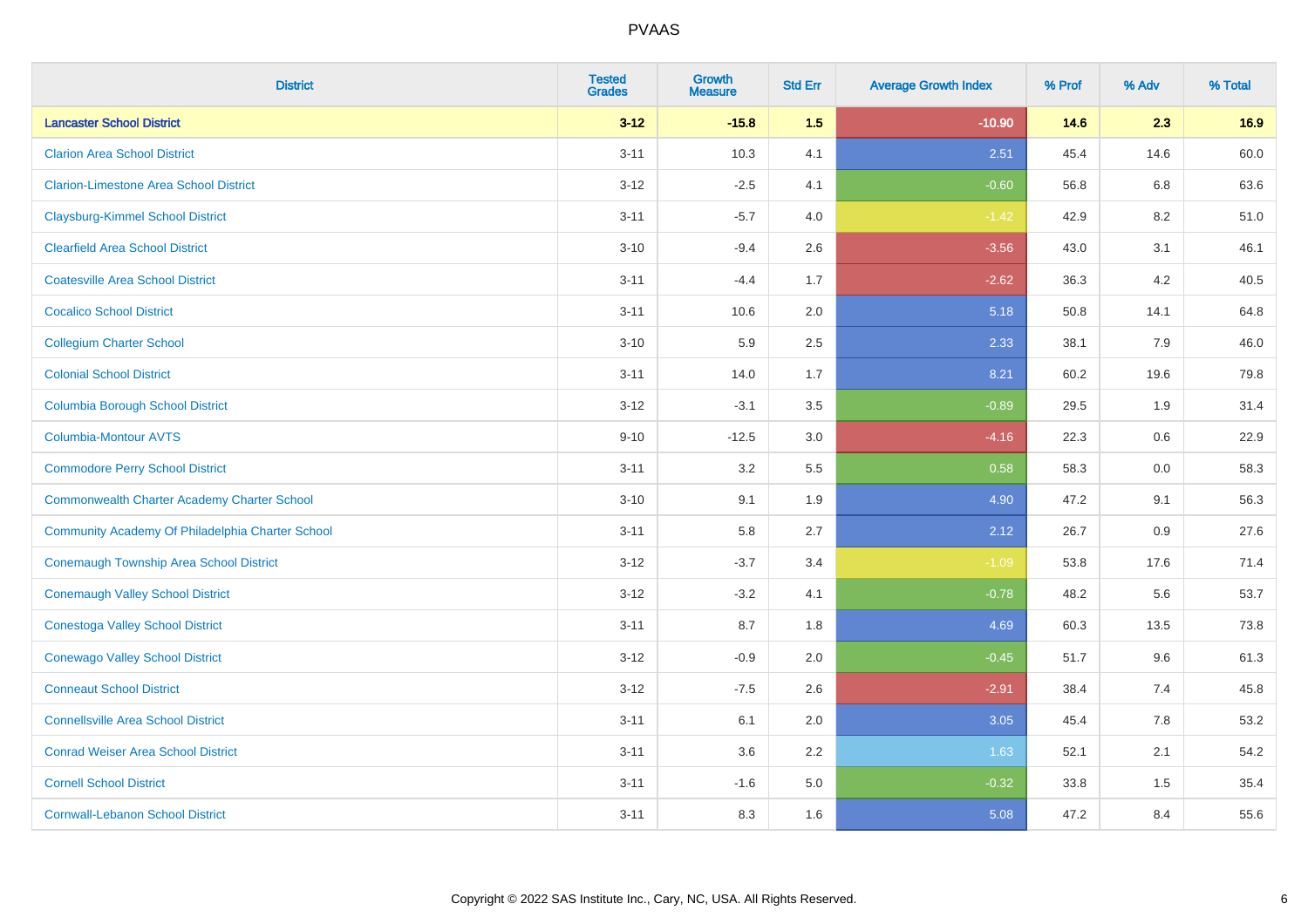| <b>District</b>                          | <b>Tested</b><br><b>Grades</b> | Growth<br><b>Measure</b> | <b>Std Err</b> | <b>Average Growth Index</b> | % Prof | % Adv   | % Total |
|------------------------------------------|--------------------------------|--------------------------|----------------|-----------------------------|--------|---------|---------|
| <b>Lancaster School District</b>         | $3 - 12$                       | $-15.8$                  | 1.5            | $-10.90$                    | 14.6   | 2.3     | 16.9    |
| <b>Corry Area School District</b>        | $3 - 11$                       | $-5.3$                   | 2.6            | $-2.03$                     | 38.5   | 6.0     | 44.5    |
| <b>Coudersport Area School District</b>  | $3 - 11$                       | 7.7                      | 3.7            | 2.06                        | 55.7   | 8.2     | 63.9    |
| <b>Council Rock School District</b>      | $3 - 11$                       | 8.9                      | 1.2            | 7.65                        | 62.8   | 16.6    | 79.4    |
| <b>Cranberry Area School District</b>    | $3 - 12$                       | 9.2                      | 3.0            | 3.04                        | 47.5   | 10.2    | 57.6    |
| <b>Crawford Central School District</b>  | $3 - 11$                       | $-4.7$                   | 2.2            | $-2.15$                     | 40.6   | 10.5    | 51.1    |
| <b>Crestwood School District</b>         | $3 - 11$                       | $-0.4$                   | 2.4            | $-0.17$                     | 57.4   | 17.0    | 74.4    |
| <b>Cumberland Valley School District</b> | $3 - 12$                       | 18.5                     | 1.3            | 14.64                       | 60.7   | 23.4    | 84.1    |
| <b>Curwensville Area School District</b> | $3 - 11$                       | $-27.9$                  | 4.1            | $-6.72$                     | 42.5   | 4.1     | 46.6    |
| <b>Dallas School District</b>            | $3 - 11$                       | $-2.5$                   | 2.2            | $-1.12$                     | 54.9   | $7.6\,$ | 62.4    |
| <b>Dallastown Area School District</b>   | $3 - 11$                       | 13.5                     | 1.5            | 8.84                        | 56.0   | 17.9    | 73.8    |
| Daniel Boone Area School District        | $3 - 12$                       | 5.7                      | 2.0            | 2.88                        | 51.0   | 11.5    | 62.6    |
| <b>Danville Area School District</b>     | $3 - 11$                       | 0.4                      | 2.6            | 0.15                        | 57.4   | 18.4    | 75.7    |
| <b>Dauphin County Technical School</b>   | $9 - 11$                       | $-45.5$                  | 2.6            | $-17.72$                    | 14.4   | 2.5     | 16.9    |
| <b>Deer Lakes School District</b>        | $3 - 11$                       | 17.0                     | 2.7            | 6.32                        | 61.5   | 16.4    | 77.9    |
| <b>Delaware Valley School District</b>   | $3 - 11$                       | 12.6                     | 1.8            | 6.93                        | 55.2   | 16.2    | 71.4    |
| <b>Derry Area School District</b>        | $3 - 11$                       | 13.2                     | 2.8            | 4.69                        | 60.0   | 12.5    | 72.5    |
| <b>Derry Township School District</b>    | $3 - 10$                       | 12.8                     | 2.0            | 6.39                        | 54.8   | 25.8    | 80.6    |
| <b>Donegal School District</b>           | $3 - 12$                       | 3.1                      | 2.4            | 1.29                        | 60.6   | 9.1     | 69.7    |
| <b>Dover Area School District</b>        | $3 - 12$                       | 6.0                      | 2.1            | 2.94                        | 52.2   | 6.0     | 58.2    |
| Downingtown Area School District         | $3 - 11$                       | 12.1                     | 1.1            | 10.67                       | 60.0   | 23.5    | 83.6    |
| Dr Robert Ketterer Charter School Inc    | $6 - 12$                       | 10.1                     | 5.0            | 2.04                        | 14.9   | 0.4     | 15.3    |
| <b>Dubois Area School District</b>       | $3 - 11$                       | $-6.2$                   | 2.0            | $-3.07$                     | 50.9   | 13.4    | 64.3    |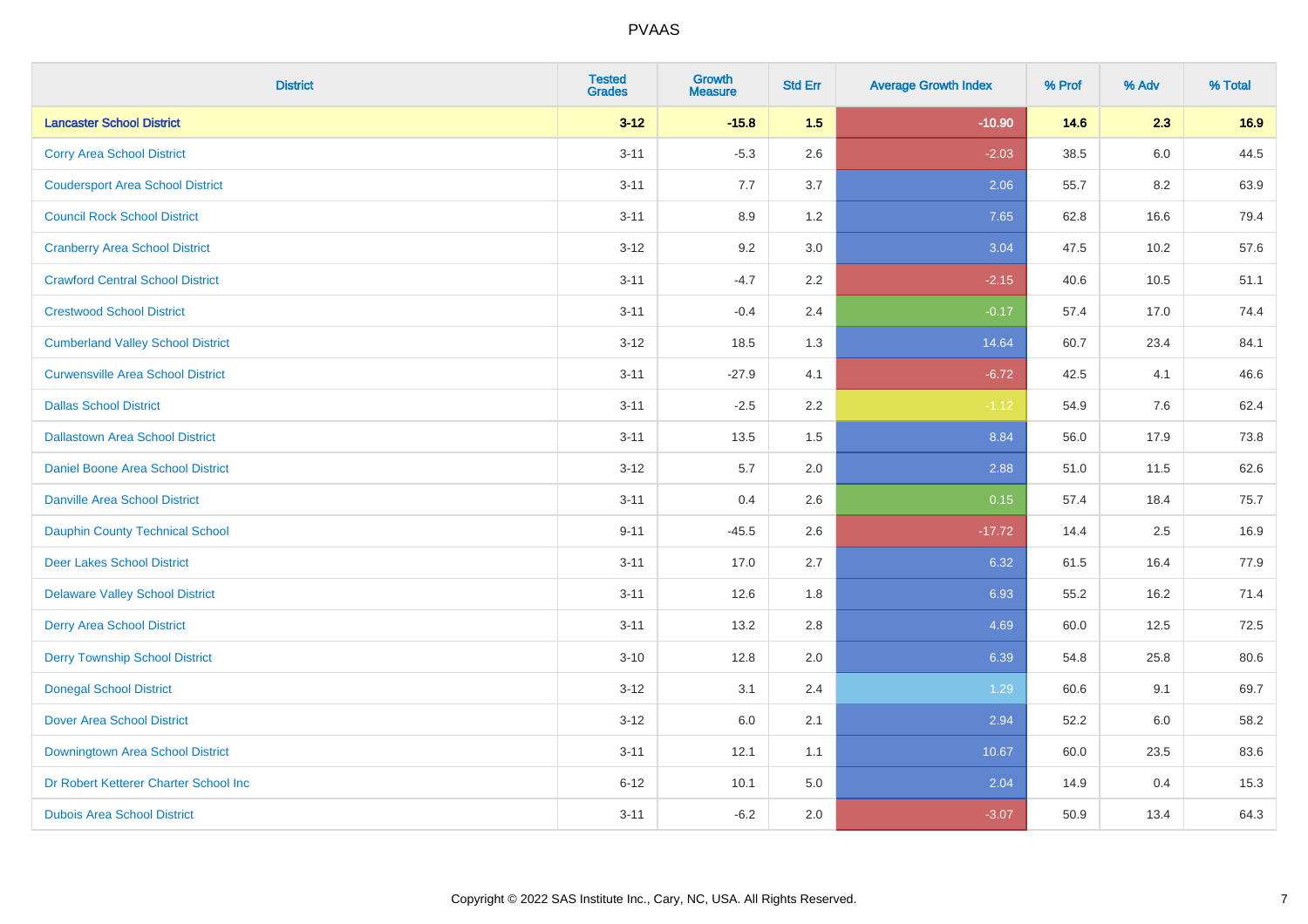| <b>District</b>                                   | <b>Tested</b><br><b>Grades</b> | <b>Growth</b><br><b>Measure</b> | <b>Std Err</b> | <b>Average Growth Index</b> | % Prof | % Adv   | % Total |
|---------------------------------------------------|--------------------------------|---------------------------------|----------------|-----------------------------|--------|---------|---------|
| <b>Lancaster School District</b>                  | $3 - 12$                       | $-15.8$                         | 1.5            | $-10.90$                    | 14.6   | 2.3     | 16.9    |
| <b>Dunmore School District</b>                    | $3 - 11$                       | $-7.7$                          | 2.9            | $-2.62$                     | 34.0   | 7.2     | 41.2    |
| <b>East Allegheny School District</b>             | $3 - 11$                       | $-6.3$                          | 3.3            | $-1.87$                     | 31.9   | 9.7     | 41.7    |
| <b>East Lycoming School District</b>              | $3 - 11$                       | $-6.0$                          | 2.7            | $-2.24$                     | 48.3   | 4.2     | 52.5    |
| <b>East Penn School District</b>                  | $3 - 11$                       | 4.1                             | 1.3            | 3.27                        | 55.8   | 11.5    | 67.3    |
| East Pennsboro Area School District               | $3 - 11$                       | $-4.2$                          | 2.5            | $-1.71$                     | 60.8   | 8.5     | 69.3    |
| East Stroudsburg Area School District             | $3 - 11$                       | 0.1                             | 1.6            | 0.05                        | 45.8   | 7.8     | 53.6    |
| <b>Eastern Lancaster County School District</b>   | $3 - 12$                       | 4.5                             | 2.2            | 2.09                        | 46.3   | 11.4    | 57.6    |
| <b>Eastern Lebanon County School District</b>     | $3 - 11$                       | 8.6                             | 2.2            | 3.84                        | 48.8   | 11.4    | 60.3    |
| <b>Eastern York School District</b>               | $3 - 11$                       | 9.6                             | 2.6            | 3.71                        | 56.3   | 12.6    | 68.9    |
| <b>Easton Area School District</b>                | $3 - 12$                       | $-4.1$                          | 1.4            | $-2.91$                     | 39.9   | 4.0     | 43.9    |
| <b>Elizabeth Forward School District</b>          | $3 - 11$                       | $-8.4$                          | 2.4            | $-3.41$                     | 51.7   | 4.0     | 55.7    |
| Elizabethtown Area School District                | $3 - 12$                       | $-0.9$                          | 1.9            | $-0.47$                     | 50.0   | 11.2    | 61.2    |
| <b>Elk Lake School District</b>                   | $3 - 11$                       | $-4.0$                          | 3.3            | $-1.23$                     | 46.2   | 3.3     | 49.4    |
| <b>Ellwood City Area School District</b>          | $3 - 11$                       | $-4.2$                          | 3.2            | $-1.29$                     | 54.1   | 14.1    | 68.2    |
| <b>Ephrata Area School District</b>               | $3 - 11$                       | 5.6                             | 1.8            | 3.12                        | 54.7   | 9.5     | 64.2    |
| <b>Erie City School District</b>                  | $3 - 12$                       | $-14.5$                         | 1.6            | $-9.26$                     | 25.4   | 3.0     | 28.4    |
| Esperanza Academy Charter School                  | $4 - 11$                       | 4.0                             | 2.5            | 1.61                        | 32.4   | 0.7     | 33.1    |
| <b>Esperanza Cyber Charter School</b>             | $3 - 11$                       | 7.1                             | 6.1            | 1.16                        | 9.1    | $0.0\,$ | 9.1     |
| <b>Everett Area School District</b>               | $3 - 11$                       | 5.0                             | 3.4            | 1.47                        | 60.5   | 1.3     | 61.8    |
| <b>Executive Education Academy Charter School</b> | $3 - 10$                       | $-6.5$                          | 3.1            | $-2.08$                     | 23.7   | 2.2     | 25.8    |
| <b>Exeter Township School District</b>            | $3 - 11$                       | $-10.4$                         | 1.9            | $-5.44$                     | 50.6   | 2.7     | 53.3    |
| <b>Fairfield Area School District</b>             | $3 - 11$                       | $-5.6$                          | 3.4            | $-1.66$                     | 57.9   | 4.0     | 61.8    |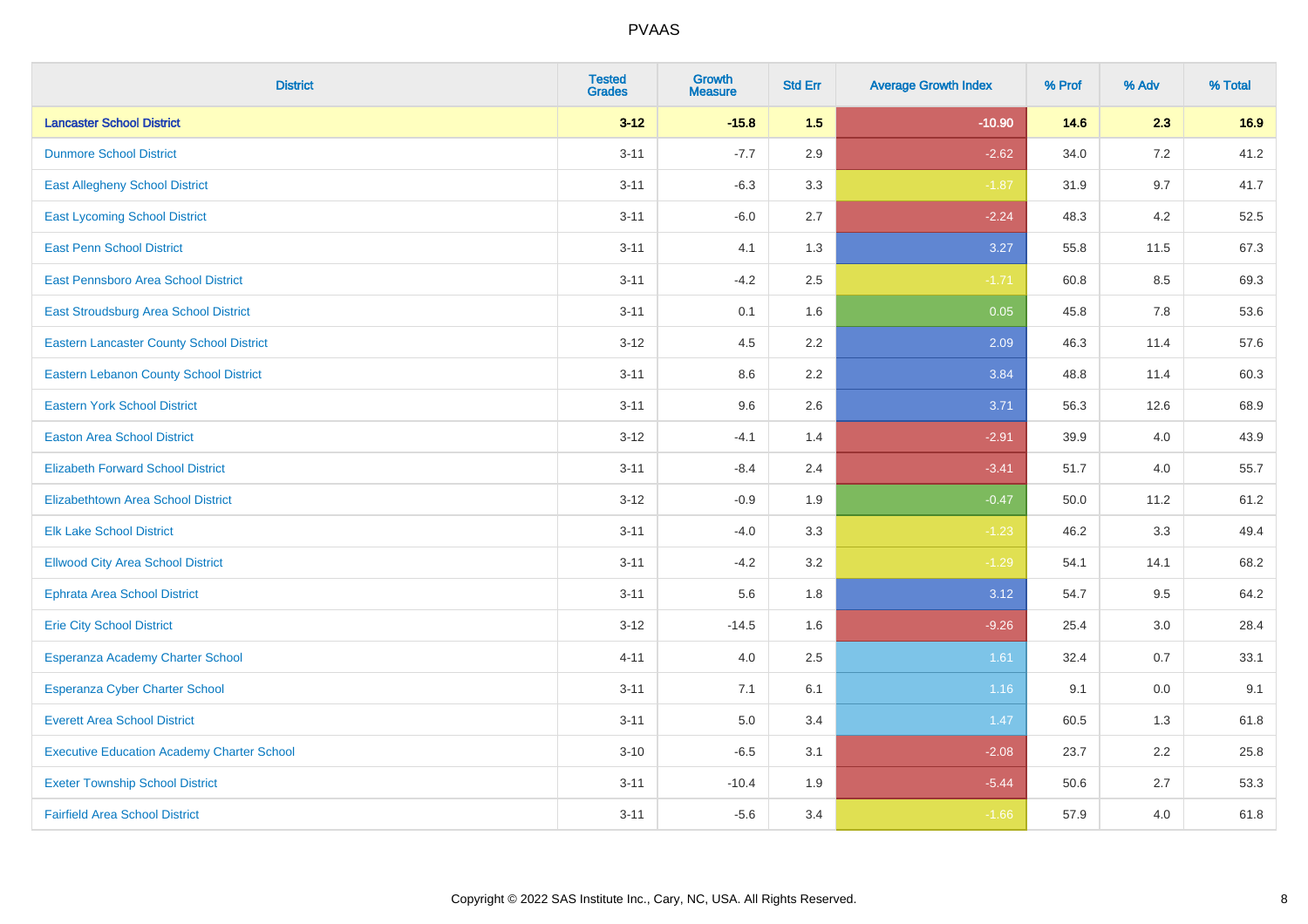| <b>District</b>                             | <b>Tested</b><br><b>Grades</b> | Growth<br><b>Measure</b> | <b>Std Err</b> | <b>Average Growth Index</b> | % Prof | % Adv | % Total |
|---------------------------------------------|--------------------------------|--------------------------|----------------|-----------------------------|--------|-------|---------|
| <b>Lancaster School District</b>            | $3 - 12$                       | $-15.8$                  | 1.5            | $-10.90$                    | 14.6   | 2.3   | 16.9    |
| <b>Fairview School District</b>             | $3 - 11$                       | 3.4                      | 2.6            | 1.32                        | 57.2   | 17.6  | 74.8    |
| <b>Fannett-Metal School District</b>        | $3 - 11$                       | $-3.4$                   | 5.1            | $-0.67$                     | 38.7   | 8.1   | 46.8    |
| <b>Farrell Area School District</b>         | $3 - 11$                       | $-10.4$                  | 4.3            | $-2.41$                     | 19.0   | 0.0   | 19.0    |
| <b>Ferndale Area School District</b>        | $3 - 10$                       | $-5.8$                   | 4.3            | $-1.33$                     | 40.0   | 0.0   | 40.0    |
| <b>Fleetwood Area School District</b>       | $3 - 10$                       | 12.2                     | 2.2            | 5.68                        | 53.5   | 11.6  | 65.2    |
| <b>Forbes Road School District</b>          | $3 - 11$                       | 2.8                      | 5.1            | 0.56                        | 41.4   | 10.3  | 51.7    |
| <b>Forest Area School District</b>          | $3 - 11$                       | $-4.4$                   | 5.4            | $-0.81$                     | 36.2   | 2.1   | 38.3    |
| <b>Forest City Regional School District</b> | $3 - 12$                       | $-6.0$                   | 3.0            | $-1.96$                     | 44.1   | 0.0   | 44.1    |
| <b>Forest Hills School District</b>         | $3 - 11$                       | $-7.3$                   | 2.7            | $-2.74$                     | 41.1   | 13.7  | 54.8    |
| <b>Fort Cherry School District</b>          | $3 - 10$                       | $-5.9$                   | 3.8            | $-1.56$                     | 55.2   | 5.2   | 60.3    |
| <b>Fort Leboeuf School District</b>         | $3 - 11$                       | 11.7                     | 2.5            | 4.73                        | 48.5   | 21.1  | 69.6    |
| Fox Chapel Area School District             | $3 - 11$                       | 9.8                      | 1.8            | 5.36                        | 56.6   | 28.6  | 85.2    |
| <b>Franklin Area School District</b>        | $3 - 11$                       | $6.6\,$                  | 2.8            | 2.34                        | 48.2   | 4.5   | 52.7    |
| <b>Franklin Regional School District</b>    | $3 - 11$                       | 2.0                      | 1.9            | 1.02                        | 66.7   | 15.5  | 82.1    |
| <b>Frazier School District</b>              | $3 - 11$                       | $-17.2$                  | 3.7            | $-4.70$                     | 37.1   | 1.6   | 38.7    |
| <b>Freedom Area School District</b>         | $3 - 11$                       | $-7.1$                   | 3.0            | $-2.37$                     | 43.8   | 4.2   | 47.9    |
| <b>Freeport Area School District</b>        | $3 - 10$                       | 9.7                      | 2.5            | 3.91                        | 57.5   | 17.8  | 75.3    |
| <b>Galeton Area School District</b>         | $3 - 11$                       | 2.2                      | 5.3            | 0.42                        | 41.3   | 4.4   | 45.6    |
| <b>Garnet Valley School District</b>        | $3 - 10$                       | 10.9                     | 1.7            | 6.53                        | 67.1   | 19.0  | 86.1    |
| <b>Gateway School District</b>              | $3 - 11$                       | 0.8                      | 2.2            | 0.38                        | 52.1   | 13.8  | 65.9    |
| <b>General Mclane School District</b>       | $3 - 11$                       | 3.1                      | 2.9            | 1.07                        | 62.3   | 4.9   | 67.2    |
| <b>Gettysburg Area School District</b>      | $3 - 11$                       | $-4.0$                   | 2.1            | $-1.89$                     | 45.3   | 14.0  | 59.3    |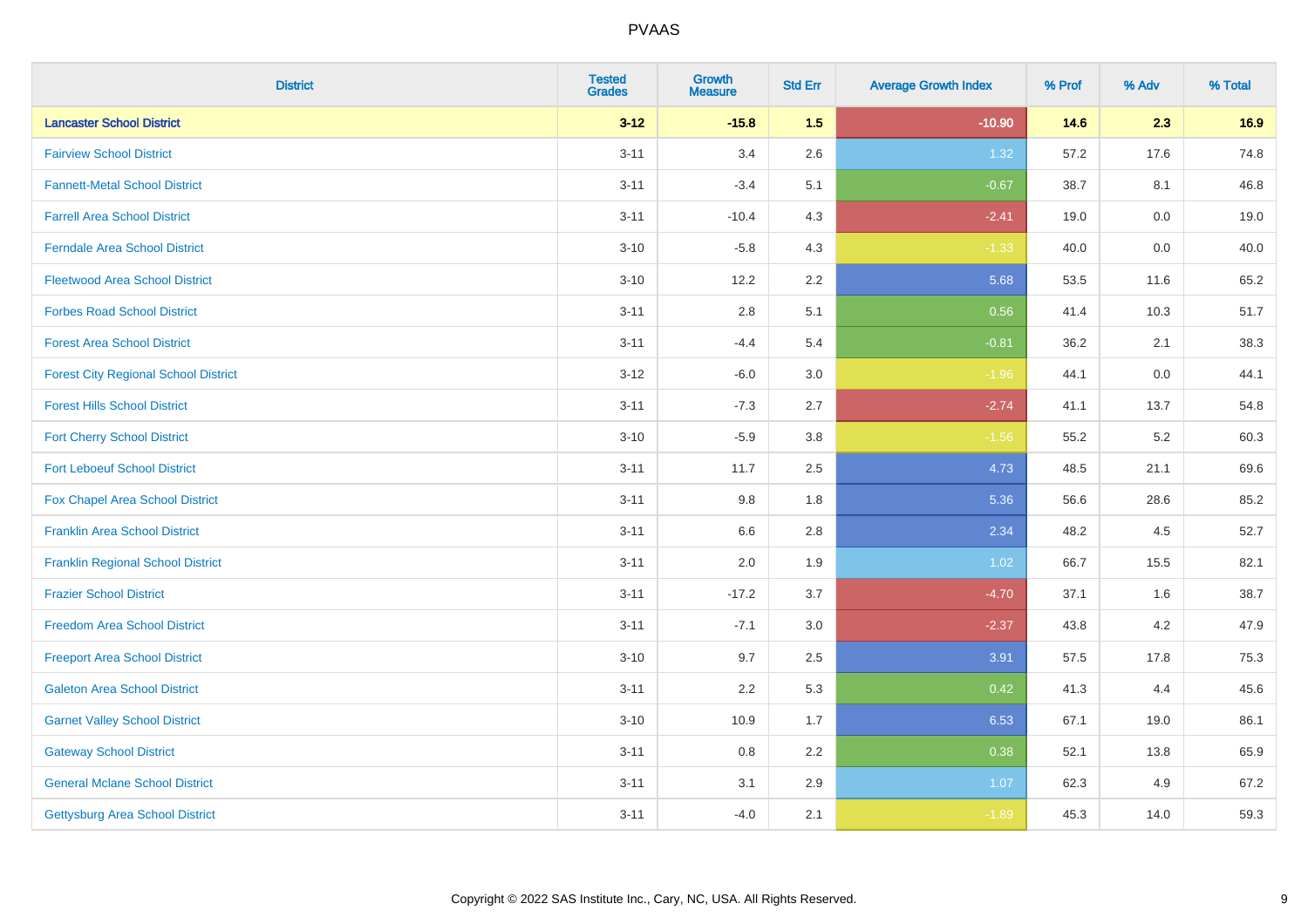| <b>District</b>                               | <b>Tested</b><br><b>Grades</b> | <b>Growth</b><br><b>Measure</b> | <b>Std Err</b> | <b>Average Growth Index</b> | % Prof | % Adv | % Total |
|-----------------------------------------------|--------------------------------|---------------------------------|----------------|-----------------------------|--------|-------|---------|
| <b>Lancaster School District</b>              | $3 - 12$                       | $-15.8$                         | 1.5            | $-10.90$                    | 14.6   | 2.3   | 16.9    |
| <b>Gillingham Charter School</b>              | $3 - 11$                       | $-4.4$                          | 5.6            | $-0.77$                     | 20.8   | 8.3   | 29.2    |
| <b>Girard School District</b>                 | $3 - 11$                       | $-0.6$                          | 2.7            | $-0.22$                     | 53.9   | 15.6  | 69.6    |
| <b>Glendale School District</b>               | $3 - 10$                       | $-0.9$                          | 3.7            | $-0.24$                     | 50.0   | 5.4   | 55.4    |
| <b>Governor Mifflin School District</b>       | $3 - 11$                       | 4.1                             | 1.8            | 2.33                        | 42.5   | 7.2   | 49.7    |
| <b>Great Valley School District</b>           | $3 - 11$                       | 15.0                            | 1.9            | 7.98                        | 50.0   | 35.0  | 85.0    |
| <b>Greater Johnstown School District</b>      | $3 - 11$                       | $-3.1$                          | 2.6            | $-1.19$                     | 26.1   | 0.0   | 26.1    |
| <b>Greater Latrobe School District</b>        | $3 - 11$                       | 0.6                             | 1.9            | 0.31                        | 55.5   | 14.1  | 69.5    |
| <b>Greater Nanticoke Area School District</b> | $3 - 12$                       | 11.2                            | 2.8            | 4.01                        | 38.0   | 12.4  | 50.4    |
| <b>Greencastle-Antrim School District</b>     | $3 - 11$                       | $-3.0$                          | 2.2            | $-1.36$                     | 62.4   | 9.9   | 72.3    |
| <b>Greensburg Salem School District</b>       | $3 - 11$                       | $-4.4$                          | 2.4            | $-1.88$                     | 47.6   | 4.9   | 52.4    |
| <b>Greenville Area School District</b>        | $3 - 11$                       | 0.7                             | 2.9            | 0.26                        | 53.4   | 6.9   | 60.3    |
| <b>Greenwood School District</b>              | $3 - 11$                       | 15.9                            | 3.9            | 4.11                        | 50.0   | 25.0  | 75.0    |
| <b>Grove City Area School District</b>        | $3-12$                         | 5.1                             | 2.4            | 2.09                        | 36.4   | 16.5  | 52.8    |
| <b>Halifax Area School District</b>           | $3 - 11$                       | 4.7                             | 3.9            | 1.22                        | 61.5   | 9.6   | 71.2    |
| <b>Hamburg Area School District</b>           | $3 - 11$                       | 8.9                             | 2.5            | 3.63                        | 43.5   | 8.2   | 51.7    |
| <b>Hampton Township School District</b>       | $3 - 11$                       | 5.1                             | 2.2            | 2.35                        | 54.0   | 28.2  | 82.2    |
| <b>Hanover Area School District</b>           | $3 - 11$                       | 2.2                             | 4.6            | 0.48                        | 42.9   | 5.7   | 48.6    |
| <b>Hanover Public School District</b>         | $3 - 11$                       | 5.2                             | 2.8            | 1.83                        | 52.2   | 14.4  | 66.7    |
| <b>Harbor Creek School District</b>           | $3 - 11$                       | $-7.1$                          | 2.7            | $-2.67$                     | 48.8   | 15.2  | 64.0    |
| Harmony Area School District                  | $3 - 10$                       | 4.5                             | 6.3            | 0.72                        | 33.3   | 13.3  | 46.7    |
| <b>Harrisburg City School District</b>        | $3 - 11$                       | $-0.4$                          | 2.1            | $-0.19$                     | 15.1   | 0.4   | 15.5    |
| <b>Hatboro-Horsham School District</b>        | $3 - 11$                       | $-12.8$                         | 1.7            | $-7.47$                     | 45.6   | 7.2   | 52.8    |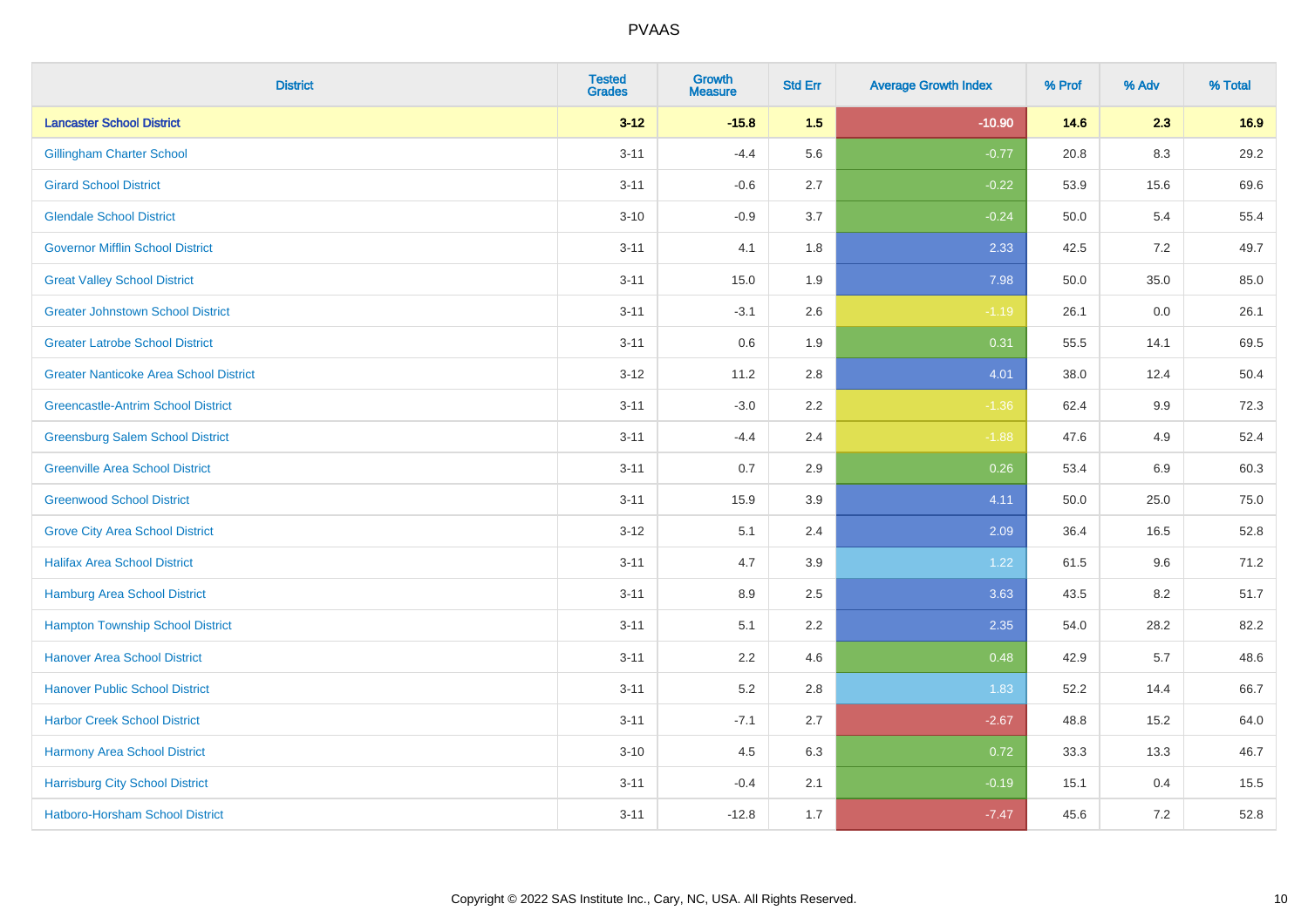| <b>District</b>                               | <b>Tested</b><br><b>Grades</b> | <b>Growth</b><br><b>Measure</b> | <b>Std Err</b> | <b>Average Growth Index</b> | % Prof | % Adv | % Total |
|-----------------------------------------------|--------------------------------|---------------------------------|----------------|-----------------------------|--------|-------|---------|
| <b>Lancaster School District</b>              | $3 - 12$                       | $-15.8$                         | 1.5            | $-10.90$                    | 14.6   | 2.3   | 16.9    |
| <b>Haverford Township School District</b>     | $3 - 11$                       | 8.0                             | 1.5            | 5.27                        | 53.0   | 25.5  | 78.6    |
| <b>Hazleton Area School District</b>          | $3 - 11$                       | 9.6                             | 1.4            | 6.77                        | 45.0   | 7.8   | 52.9    |
| <b>Hempfield Area School District</b>         | $3 - 12$                       | 4.6                             | 1.6            | 2.86                        | 53.5   | 20.1  | 73.6    |
| <b>Hempfield School District</b>              | $3 - 11$                       | 0.1                             | 1.4            | 0.08                        | 58.2   | 9.9   | 68.2    |
| <b>Hermitage School District</b>              | $3 - 12$                       | $3.8\,$                         | 2.4            | 1.60                        | 57.5   | 9.3   | 66.8    |
| <b>Highlands School District</b>              | $3 - 11$                       | $-7.4$                          | 2.7            | $-2.76$                     | 44.4   | 3.7   | 48.2    |
| <b>Hollidaysburg Area School District</b>     | $3 - 11$                       | $6.0\,$                         | 2.1            | 2.88                        | 57.1   | 12.3  | 69.4    |
| <b>Homer-Center School District</b>           | $3 - 11$                       | 9.7                             | 3.6            | 2.70                        | 45.1   | 17.2  | 62.3    |
| Hope For Hyndman Charter School               | $3 - 11$                       | $-2.0$                          | 6.1            | $-0.32$                     | 33.3   | 0.0   | 33.3    |
| <b>Hopewell Area School District</b>          | $3 - 11$                       | 2.6                             | 2.7            | 0.97                        | 58.4   | 4.0   | 62.4    |
| Huntingdon Area School District               | $3 - 11$                       | $-2.0$                          | 2.7            | $-0.72$                     | 36.8   | 10.3  | 47.0    |
| Imhotep Institute Charter High School         | $9 - 11$                       | $-5.3$                          | 5.8            | $-0.92$                     | 25.0   | 0.0   | 25.0    |
| <b>Indiana Area School District</b>           | $3 - 11$                       | $-5.3$                          | 2.3            | $-2.28$                     | 47.6   | 18.4  | 66.1    |
| <b>Innovative Arts Academy Charter School</b> | $6 - 11$                       | $-9.1$                          | 3.7            | $-2.44$                     | 9.5    | 0.0   | 9.5     |
| Insight PA Cyber Charter School               | $3 - 11$                       | 0.7                             | 5.7            | 0.12                        | 50.0   | 4.8   | 54.8    |
| <b>Interboro School District</b>              | $3 - 12$                       | $-7.3$                          | 2.1            | $-3.43$                     | 46.6   | 4.8   | 51.4    |
| <b>Iroquois School District</b>               | $3 - 11$                       | 13.1                            | 3.0            | 4.35                        | 48.2   | 7.8   | 56.0    |
| <b>Jamestown Area School District</b>         | $3 - 11$                       | 13.5                            | 4.2            | 3.19                        | 64.4   | 13.3  | 77.8    |
| Jeannette City School District                | $3 - 11$                       | $-4.3$                          | 3.8            | $-1.13$                     | 46.7   | 7.5   | 54.2    |
| Jefferson County-Dubois AVTS                  | $9 - 11$                       | $-16.2$                         | 3.9            | $-4.16$                     | 23.0   | 0.0   | 23.0    |
| Jefferson-Morgan School District              | $3 - 10$                       | $-9.9$                          | 4.2            | $-2.35$                     | 43.8   | 4.2   | 47.9    |
| <b>Jenkintown School District</b>             | $3 - 11$                       | 12.5                            | 4.4            | 2.84                        | 54.6   | 29.6  | 84.1    |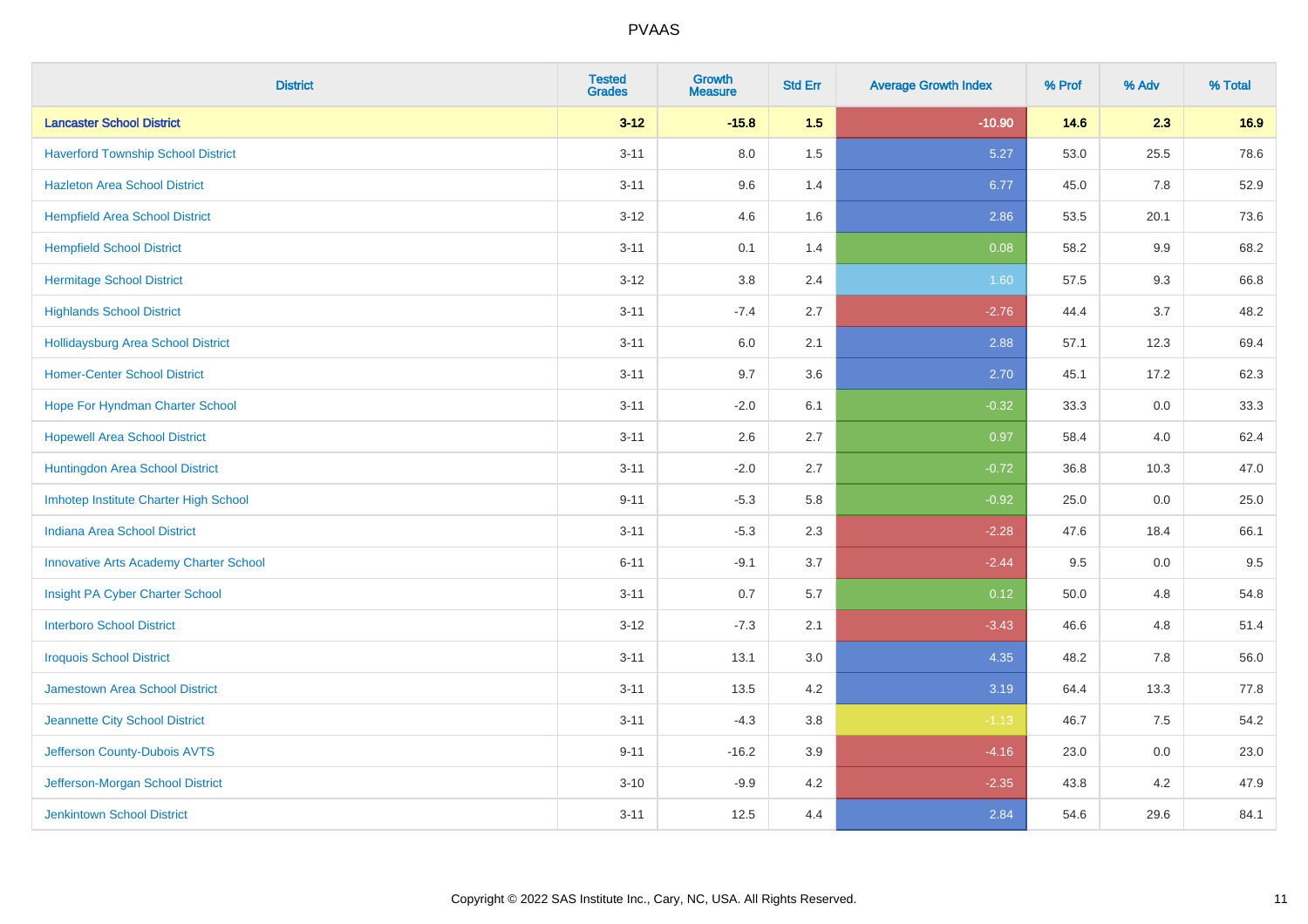| <b>District</b>                                 | <b>Tested</b><br><b>Grades</b> | <b>Growth</b><br><b>Measure</b> | <b>Std Err</b> | <b>Average Growth Index</b> | % Prof | % Adv   | % Total |
|-------------------------------------------------|--------------------------------|---------------------------------|----------------|-----------------------------|--------|---------|---------|
| <b>Lancaster School District</b>                | $3 - 12$                       | $-15.8$                         | 1.5            | $-10.90$                    | 14.6   | 2.3     | 16.9    |
| <b>Jersey Shore Area School District</b>        | $3 - 11$                       | 0.5                             | 2.6            | 0.21                        | 47.1   | 9.2     | 56.2    |
| Jim Thorpe Area School District                 | $3 - 11$                       | $-5.8$                          | 2.7            | $-2.19$                     | 33.3   | 7.4     | 40.7    |
| Johnsonburg Area School District                | $3 - 11$                       | $-14.1$                         | 3.9            | $-3.62$                     | 54.0   | 4.6     | 58.6    |
| <b>Juniata County School District</b>           | $3 - 12$                       | $-4.9$                          | 2.1            | $-2.26$                     | 38.5   | 2.9     | 41.4    |
| Juniata Valley School District                  | $3 - 11$                       | $-3.9$                          | 3.5            | $-1.10$                     | 44.4   | 3.5     | 47.8    |
| <b>Kane Area School District</b>                | $3 - 10$                       | $-3.7$                          | 3.2            | $-1.17$                     | 39.5   | $9.9\,$ | 49.4    |
| Karns City Area School District                 | $3 - 11$                       | $-6.0$                          | 2.9            | $-2.03$                     | 53.1   | 8.3     | 61.5    |
| <b>Kennett Consolidated School District</b>     | $3 - 11$                       | 4.8                             | 1.8            | 2.61                        | 52.5   | 10.7    | 63.2    |
| <b>Keystone Central School District</b>         | $3 - 11$                       | $-5.1$                          | 2.0            | $-2.46$                     | 44.7   | 4.6     | 49.4    |
| <b>Keystone Education Center Charter School</b> | $3 - 12$                       | $-12.9$                         | 5.9            | $-2.19$                     | 28.0   | 0.0     | 28.0    |
| <b>Keystone Oaks School District</b>            | $3 - 11$                       | $5.5\,$                         | 2.6            | 2.07                        | 53.2   | 12.1    | 65.4    |
| <b>Keystone School District</b>                 | $3 - 11$                       | 3.1                             | 3.3            | 0.94                        | 50.6   | 6.5     | 57.1    |
| <b>KIPP Dubois Charter School</b>               | $9 - 10$                       | 4.7                             | 3.3            | 1.40                        | 31.0   | 1.4     | 32.4    |
| <b>Kiski Area School District</b>               | $3 - 11$                       | $-3.7$                          | 2.0            | $-1.86$                     | 57.4   | 10.4    | 67.8    |
| <b>Kutztown Area School District</b>            | $3 - 12$                       | $-0.2$                          | 3.2            | $-0.05$                     | 55.4   | 13.3    | 68.7    |
| La Academia Partnership Charter School          | $6 - 11$                       | $-11.0$                         | 4.7            | $-2.34$                     | 6.8    | 0.0     | 6.8     |
| Lackawanna Trail School District                | $3 - 10$                       | $-21.7$                         | 3.5            | $-6.20$                     | 38.5   | 1.5     | 40.0    |
| <b>Lakeland School District</b>                 | $3 - 11$                       | 1.1                             | 2.8            | 0.38                        | 48.6   | 3.7     | 52.3    |
| Lake-Lehman School District                     | $3 - 11$                       | 10.8                            | 2.7            | 3.93                        | 55.3   | 7.9     | 63.2    |
| <b>Lakeview School District</b>                 | $3 - 11$                       | $-0.9$                          | 3.7            | $-0.24$                     | 60.3   | 3.2     | 63.5    |
| <b>Lampeter-Strasburg School District</b>       | $3 - 12$                       | $-8.6$                          | 2.0            | $-4.33$                     | 55.1   | 9.8     | 64.8    |
| <b>Lancaster School District</b>                | $3 - 12$                       | $-15.8$                         | 1.5            | $-10.90$                    | 14.6   | 2.3     | 16.9    |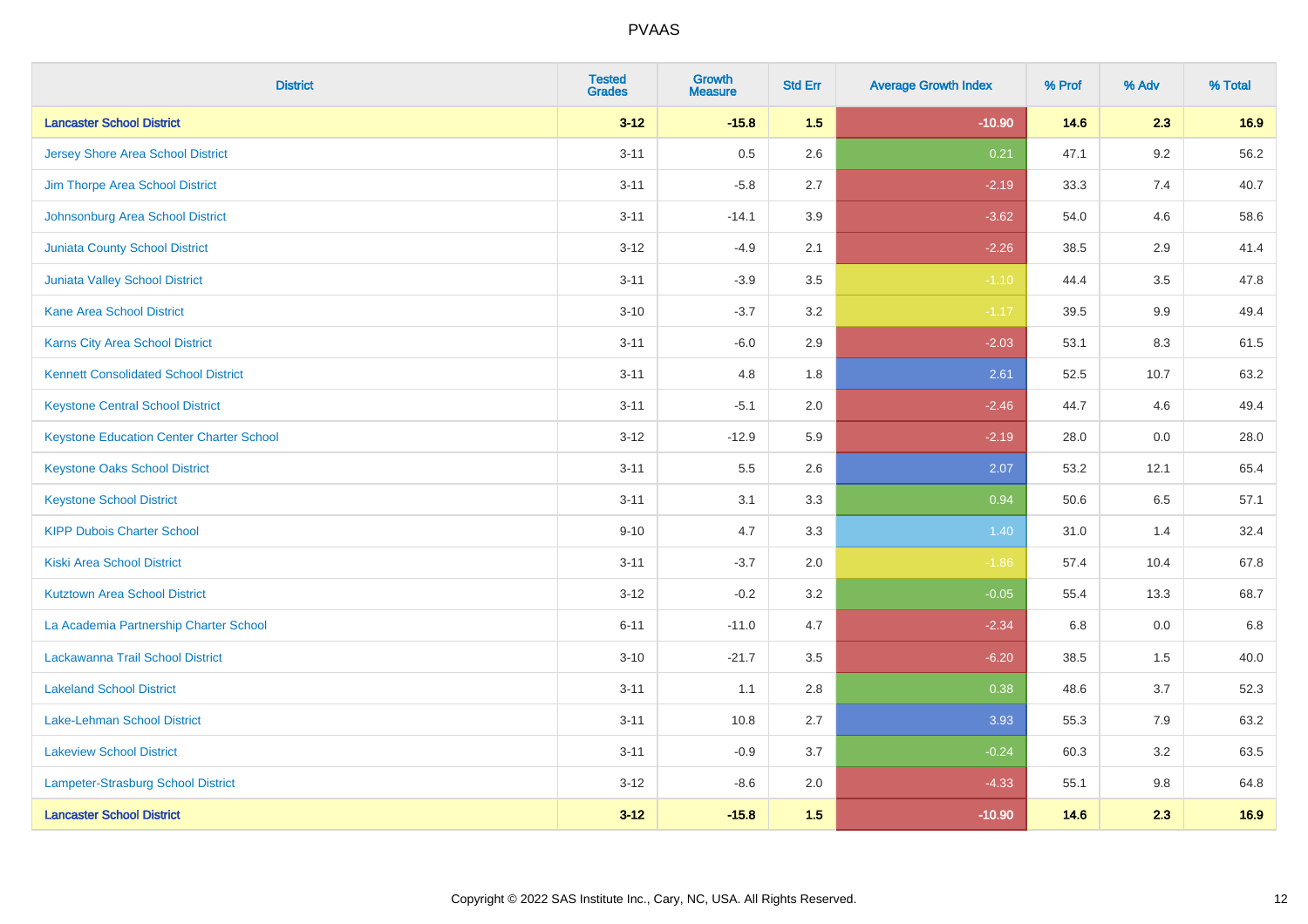| <b>District</b>                                    | <b>Tested</b><br><b>Grades</b> | Growth<br><b>Measure</b> | <b>Std Err</b> | <b>Average Growth Index</b> | % Prof | % Adv   | % Total |
|----------------------------------------------------|--------------------------------|--------------------------|----------------|-----------------------------|--------|---------|---------|
| <b>Lancaster School District</b>                   | $3 - 12$                       | $-15.8$                  | 1.5            | $-10.90$                    | 14.6   | 2.3     | 16.9    |
| <b>Laurel Highlands School District</b>            | $3 - 11$                       | 4.3                      | 2.4            | 1.81                        | 44.9   | 9.6     | 54.5    |
| <b>Laurel School District</b>                      | $3 - 11$                       | 1.8                      | 3.1            | 0.59                        | 70.1   | 2.3     | 72.4    |
| <b>Lawrence County CTC</b>                         | $10 - 11$                      | $-21.7$                  | 3.6            | $-6.05$                     | 19.8   | $0.0\,$ | 19.8    |
| <b>Lebanon School District</b>                     | $3 - 11$                       | $-1.6$                   | 1.9            | $-0.80$                     | 24.4   | 2.6     | 27.0    |
| Leechburg Area School District                     | $3 - 11$                       | 4.4                      | 4.0            | 1.09                        | 47.8   | 19.6    | 67.4    |
| Lehigh Career & Technical Institute                | $10 - 12$                      | 5.6                      | 5.6            | 0.99                        | 78.3   | $0.0\,$ | 78.3    |
| Lehigh Valley Academy Regional Charter School      | $3 - 11$                       | 0.7                      | 2.3            | 0.32                        | 46.3   | 5.0     | 51.4    |
| Lehigh Valley Charter High School For The Arts     | $9 - 10$                       | 7.3                      | 2.6            | 2.82                        | 62.3   | 18.2    | 80.5    |
| Lehighton Area School District                     | $3 - 11$                       | $-1.6$                   | 2.3            | $-0.70$                     | 51.1   | 5.6     | 56.7    |
| <b>Lewisburg Area School District</b>              | $3 - 11$                       | $-2.7$                   | 2.6            | $-1.03$                     | 57.0   | 18.5    | 75.6    |
| <b>Ligonier Valley School District</b>             | $3 - 11$                       | 4.2                      | 3.1            | 1.34                        | 59.1   | 10.3    | 69.5    |
| Lincoln Leadership Academy Charter School          | $3 - 12$                       | 14.2                     | 6.4            | 2.22                        | 23.5   | 0.0     | 23.5    |
| <b>Lincoln Park Performing Arts Charter School</b> | $7 - 11$                       | 3.6                      | 2.5            | 1.42                        | 59.6   | 14.7    | 74.3    |
| <b>Line Mountain School District</b>               | $3 - 11$                       | 4.1                      | 3.2            | 1.27                        | 52.9   | 9.2     | 62.1    |
| <b>Littlestown Area School District</b>            | $3 - 11$                       | 11.4                     | 2.5            | 4.62                        | 55.2   | 10.4    | 65.6    |
| <b>Lower Dauphin School District</b>               | $3 - 11$                       | 0.6                      | 1.9            | 0.33                        | 49.2   | 12.6    | 61.8    |
| <b>Lower Merion School District</b>                | $3 - 11$                       | 19.0                     | 1.3            | 14.93                       | 55.6   | 29.9    | 85.5    |
| <b>Lower Moreland Township School District</b>     | $3 - 11$                       | 2.0                      | 2.2            | 0.95                        | 62.8   | 17.0    | 79.8    |
| <b>Loyalsock Township School District</b>          | $3 - 12$                       | 4.2                      | 2.8            | 1.47                        | 54.3   | 2.1     | 56.4    |
| <b>Mahanoy Area School District</b>                | $3 - 10$                       | $-9.0$                   | 3.6            | $-2.49$                     | 26.2   | 1.6     | 27.9    |
| <b>Manheim Central School District</b>             | $3 - 11$                       | 2.1                      | 2.1            | 1.01                        | 53.2   | 11.6    | 64.8    |
| <b>Manheim Township School District</b>            | $3 - 12$                       | $-0.9$                   | 1.6            | $-0.58$                     | 53.2   | 15.5    | 68.7    |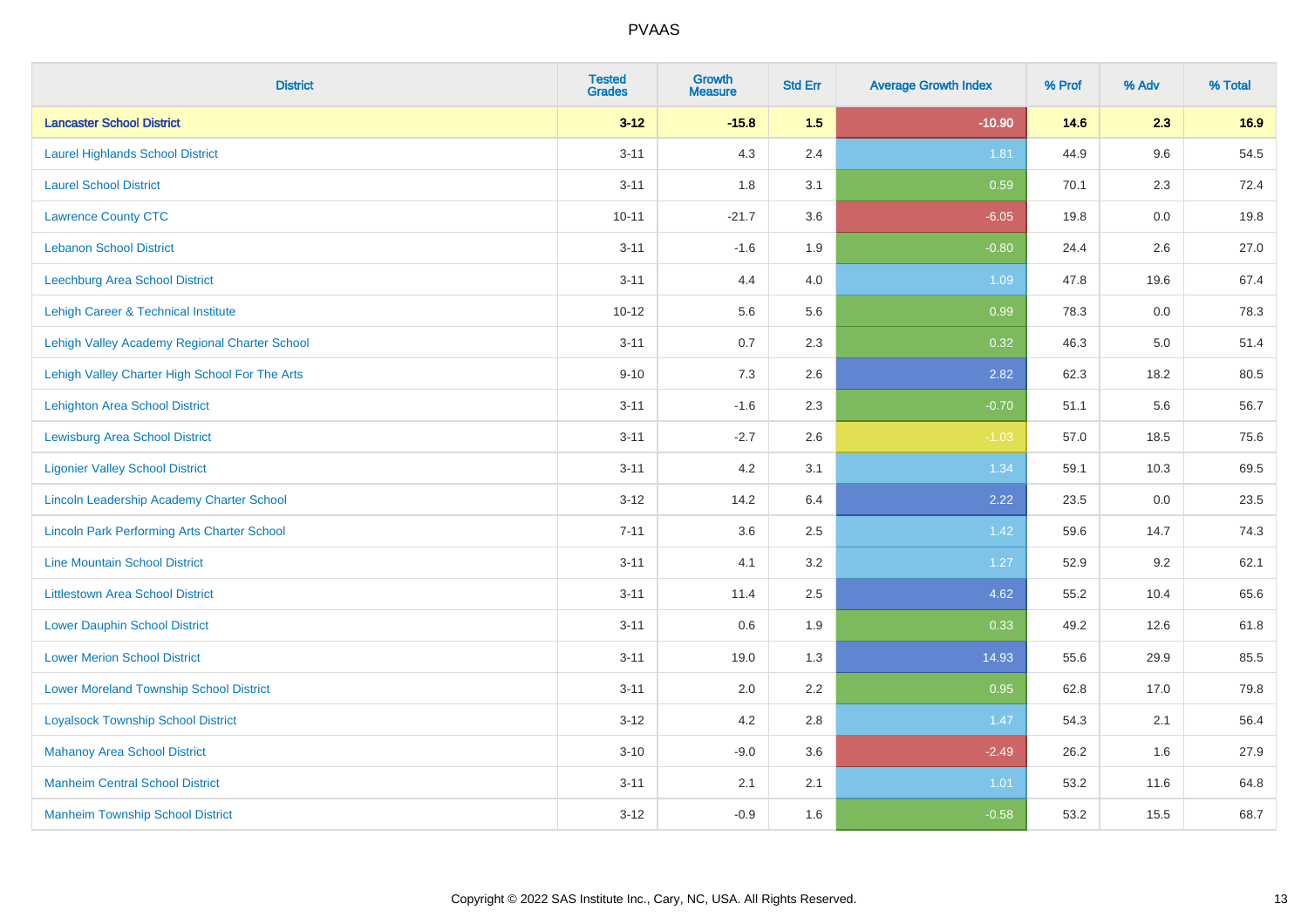| <b>District</b>                                   | <b>Tested</b><br><b>Grades</b> | <b>Growth</b><br><b>Measure</b> | <b>Std Err</b> | <b>Average Growth Index</b> | % Prof | % Adv | % Total |
|---------------------------------------------------|--------------------------------|---------------------------------|----------------|-----------------------------|--------|-------|---------|
| <b>Lancaster School District</b>                  | $3 - 12$                       | $-15.8$                         | 1.5            | $-10.90$                    | 14.6   | 2.3   | 16.9    |
| <b>Marion Center Area School District</b>         | $3 - 10$                       | $-12.0$                         | 3.1            | $-3.87$                     | 33.7   | 1.1   | 34.8    |
| Maritime Academy Charter School                   | $3 - 10$                       | $-11.4$                         | 3.5            | $-3.29$                     | 15.2   | 0.0   | 15.2    |
| <b>Marple Newtown School District</b>             | $3 - 11$                       | 2.0                             | 2.4            | 0.81                        | 57.6   | 12.8  | 70.4    |
| <b>Mars Area School District</b>                  | $3 - 10$                       | 5.7                             | 2.1            | 2.75                        | 57.9   | 18.2  | 76.1    |
| <b>MaST Community Charter School</b>              | $3 - 10$                       | $-4.1$                          | 2.7            | $-1.52$                     | 44.0   | 9.5   | 53.4    |
| <b>MaST Community Charter School II</b>           | $3 - 10$                       | 4.4                             | 3.2            | 1.37                        | 28.4   | 3.4   | 31.8    |
| <b>Mastery Charter High School-Lenfest Campus</b> | $7 - 11$                       | 2.5                             | 5.7            | 0.43                        | 40.0   | 0.0   | 40.0    |
| <b>Mastery Charter School - Gratz Campus</b>      | $7 - 10$                       | $-23.9$                         | 4.5            | $-5.29$                     | 2.9    | 0.0   | 2.9     |
| <b>Mastery Charter School - Hardy Williams</b>    | $3 - 11$                       | 11.4                            | 3.4            | 3.33                        | 44.3   | 5.7   | 50.0    |
| Mastery Charter School - Pickett Campus           | $6 - 10$                       | 5.6                             | 5.7            | 1.00                        | 27.8   | 0.0   | 27.8    |
| Mastery Charter School - Shoemaker Campus         | $7 - 10$                       | 4.1                             | 3.0            | 1.34                        | 20.9   | 3.3   | 24.2    |
| <b>Mastery Charter School - Thomas Campus</b>     | $3 - 10$                       | 2.1                             | 6.2            | 0.33                        | 28.6   | 0.0   | 28.6    |
| <b>Mcguffey School District</b>                   | $3 - 11$                       | 2.1                             | 2.6            | 0.81                        | 57.7   | 3.1   | 60.8    |
| <b>Mckeesport Area School District</b>            | $3 - 12$                       | 9.0                             | 2.4            | 3.72                        | 31.0   | 4.5   | 35.5    |
| Mechanicsburg Area School District                | $3 - 11$                       | 5.9                             | 1.8            | 3.29                        | 57.2   | 13.7  | 70.9    |
| <b>Mercer Area School District</b>                | $3 - 11$                       | $-0.2$                          | 3.3            | $-0.06$                     | 56.0   | 8.0   | 64.0    |
| <b>Methacton School District</b>                  | $3 - 11$                       | 2.5                             | 1.7            | 1.43                        | 62.5   | 16.4  | 79.0    |
| Meyersdale Area School District                   | $3 - 11$                       | 4.2                             | 4.0            | 1.07                        | 43.1   | 6.9   | 50.0    |
| <b>Mid Valley School District</b>                 | $3 - 10$                       | $-1.7$                          | 3.0            | $-0.55$                     | 45.1   | 7.8   | 52.9    |
| <b>Middletown Area School District</b>            | $3 - 11$                       | $-5.3$                          | 2.6            | $-2.05$                     | 46.4   | 5.3   | 51.7    |
| <b>Midd-West School District</b>                  | $3 - 11$                       | 10.3                            | 2.7            | 3.80                        | 58.0   | 13.4  | 71.4    |
| <b>Mifflin County School District</b>             | $3 - 11$                       | 9.1                             | 1.7            | 5.49                        | 47.1   | 6.7   | 53.8    |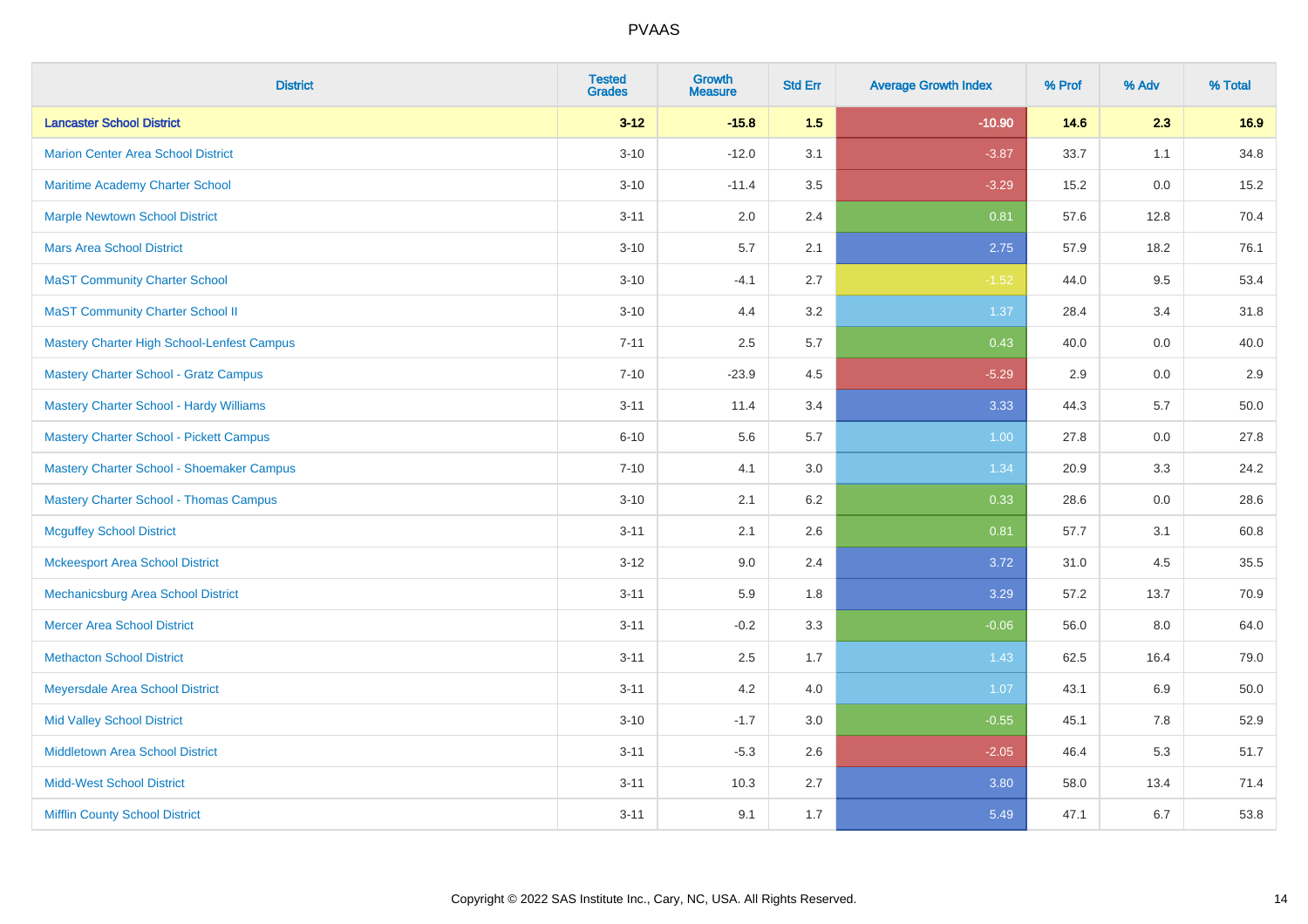| <b>District</b>                            | <b>Tested</b><br><b>Grades</b> | Growth<br><b>Measure</b> | <b>Std Err</b> | <b>Average Growth Index</b> | % Prof | % Adv   | % Total |
|--------------------------------------------|--------------------------------|--------------------------|----------------|-----------------------------|--------|---------|---------|
| <b>Lancaster School District</b>           | $3 - 12$                       | $-15.8$                  | 1.5            | $-10.90$                    | 14.6   | 2.3     | 16.9    |
| Mifflinburg Area School District           | $3 - 11$                       | $-15.8$                  | 2.5            | $-6.30$                     | 42.4   | $4.0\,$ | 46.4    |
| <b>Millcreek Township School District</b>  | $3 - 11$                       | 3.1                      | 1.5            | 2.06                        | 55.6   | 14.2    | 69.7    |
| Millersburg Area School District           | $3 - 11$                       | $6.2\,$                  | 3.8            | 1.63                        | 51.8   | 7.4     | 59.3    |
| Millville Area School District             | $3 - 12$                       | $-0.9$                   | 4.7            | $-0.18$                     | 51.4   | 5.4     | 56.8    |
| <b>Milton Area School District</b>         | $3 - 11$                       | $-8.7$                   | 2.5            | $-3.52$                     | 45.4   | 6.9     | 52.3    |
| <b>Minersville Area School District</b>    | $3 - 11$                       | $-14.4$                  | 3.7            | $-3.90$                     | 39.3   | 3.3     | 42.6    |
| <b>Mohawk Area School District</b>         | $3 - 11$                       | $-7.5$                   | 3.1            | $-2.45$                     | 49.4   | 11.0    | 60.4    |
| <b>Monessen City School District</b>       | $3 - 10$                       | 8.3                      | 4.5            | 1.85                        | 42.9   | 2.9     | 45.7    |
| <b>Moniteau School District</b>            | $3 - 11$                       | $-11.8$                  | 3.3            | $-3.56$                     | 50.0   | 6.3     | 56.3    |
| <b>Montgomery Area School District</b>     | $3 - 11$                       | 10.7                     | 3.6            | 2.96                        | 48.7   | 12.4    | 61.1    |
| <b>Montour School District</b>             | $3 - 11$                       | $-1.8$                   | 2.1            | $-0.88$                     | 61.4   | 15.1    | 76.5    |
| <b>Montoursville Area School District</b>  | $3 - 12$                       | 10.8                     | 2.5            | 4.24                        | 44.6   | 20.1    | 64.8    |
| <b>Montrose Area School District</b>       | $3 - 10$                       | $-5.5$                   | 3.0            | $-1.82$                     | 46.7   | 5.4     | 52.2    |
| <b>Moon Area School District</b>           | $3 - 11$                       | 8.2                      | 1.9            | 4.25                        | 58.7   | 18.5    | 77.2    |
| Morrisville Borough School District        | $3 - 11$                       | 4.8                      | 4.3            | 1.10                        | 30.2   | 2.3     | 32.6    |
| <b>Moshannon Valley School District</b>    | $3 - 10$                       | $-7.0$                   | 3.4            | $-2.01$                     | 48.5   | 0.0     | 48.5    |
| <b>Mount Carmel Area School District</b>   | $3 - 11$                       | $-0.6$                   | 3.1            | $-0.18$                     | 45.3   | 2.1     | 47.4    |
| <b>Mount Pleasant Area School District</b> | $3 - 11$                       | $-5.0$                   | 2.6            | $-1.93$                     | 52.6   | $0.0\,$ | 52.6    |
| <b>Mount Union Area School District</b>    | $3 - 10$                       | $-6.1$                   | 3.1            | $-1.97$                     | 32.2   | 3.4     | 35.6    |
| <b>Mountain View School District</b>       | $3 - 11$                       | 20.9                     | 3.5            | 5.91                        | 57.8   | 20.3    | 78.1    |
| Mt Lebanon School District                 | $3 - 11$                       | $-1.0$                   | 1.5            | $-0.70$                     | 61.9   | 24.0    | 85.9    |
| <b>Muhlenberg School District</b>          | $3 - 10$                       | 4.0                      | 1.9            | 2.10                        | 34.2   | 2.6     | 36.8    |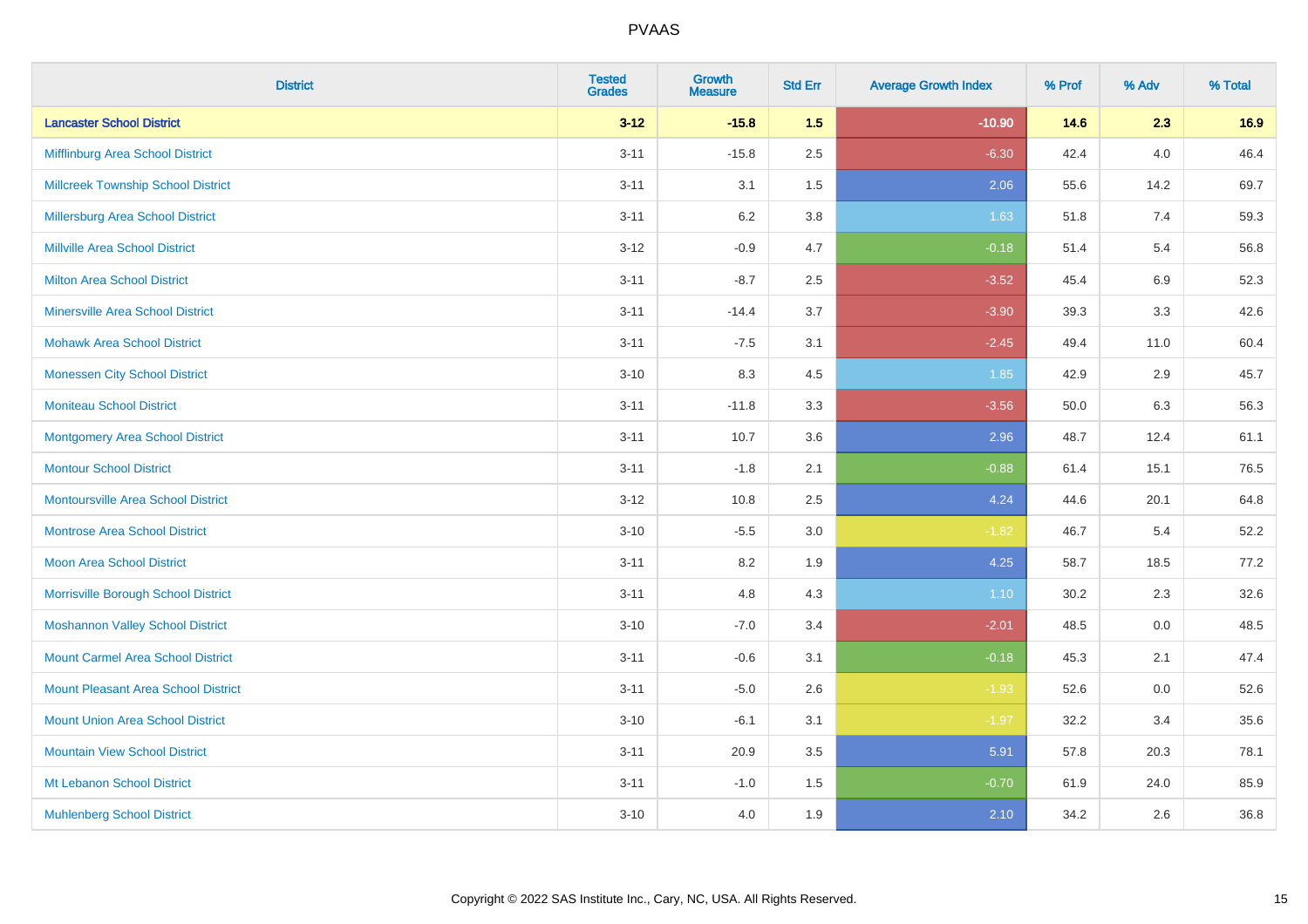| <b>District</b>                             | <b>Tested</b><br><b>Grades</b> | Growth<br><b>Measure</b> | <b>Std Err</b> | <b>Average Growth Index</b> | % Prof | % Adv   | % Total |
|---------------------------------------------|--------------------------------|--------------------------|----------------|-----------------------------|--------|---------|---------|
| <b>Lancaster School District</b>            | $3 - 12$                       | $-15.8$                  | 1.5            | $-10.90$                    | 14.6   | 2.3     | 16.9    |
| <b>Multicultural Academy Charter School</b> | $9 - 11$                       | 9.5                      | 3.5            | 2.69                        | 22.0   | 0.0     | 22.0    |
| <b>Muncy School District</b>                | $3 - 11$                       | $-8.1$                   | 3.7            | $-2.21$                     | 42.0   | $3.8\,$ | 45.8    |
| <b>Nazareth Area School District</b>        | $3 - 11$                       | $-4.7$                   | 1.7            | $-2.82$                     | 59.2   | 9.9     | 69.0    |
| <b>Neshaminy School District</b>            | $3 - 11$                       | 4.0                      | 1.3            | 3.02                        | 58.7   | 9.5     | 68.2    |
| <b>Neshannock Township School District</b>  | $3 - 10$                       | $-9.7$                   | 2.9            | $-3.34$                     | 62.4   | 5.6     | 67.9    |
| <b>New Brighton Area School District</b>    | $3 - 11$                       | 4.6                      | 3.1            | 1.47                        | 60.9   | 5.8     | 66.7    |
| <b>New Castle Area School District</b>      | $3 - 12$                       | $-6.4$                   | 2.4            | $-2.66$                     | 32.5   | 4.3     | 36.8    |
| <b>New Foundations Charter School</b>       | $3 - 11$                       | 5.4                      | 2.2            | 2.41                        | 47.2   | 2.5     | 49.8    |
| New Hope-Solebury School District           | $3 - 11$                       | 7.5                      | 2.9            | 2.57                        | 68.2   | 22.7    | 90.9    |
| New Kensington-Arnold School District       | $3 - 11$                       | $-0.4$                   | 3.8            | $-0.10$                     | 40.7   | 3.7     | 44.4    |
| <b>Newport School District</b>              | $3 - 12$                       | 1.4                      | 3.5            | 0.41                        | 51.5   | 10.3    | 61.8    |
| Norristown Area School District             | $3 - 12$                       | $-12.8$                  | 1.6            | $-7.98$                     | 23.5   | 2.3     | 25.7    |
| North Allegheny School District             | $3 - 11$                       | 17.4                     | 1.3            | 13.52                       | 59.5   | 28.1    | 87.6    |
| <b>North Clarion County School District</b> | $3 - 12$                       | 3.7                      | 4.3            | 0.85                        | 67.5   | 15.0    | 82.5    |
| <b>North East School District</b>           | $3 - 11$                       | $-9.3$                   | 3.1            | $-3.02$                     | 62.6   | 14.4    | 77.0    |
| <b>North Hills School District</b>          | $3 - 11$                       | $-1.8$                   | 1.8            | $-0.96$                     | 59.1   | 14.1    | 73.2    |
| <b>North Penn School District</b>           | $3 - 11$                       | 9.1                      | 1.1            | 8.36                        | 55.8   | 17.0    | 72.8    |
| <b>North Pocono School District</b>         | $3 - 11$                       | $-2.3$                   | 3.4            | $-0.68$                     | 52.0   | 16.4    | 68.5    |
| North Schuylkill School District            | $3 - 11$                       | $-1.0$                   | 2.4            | $-0.42$                     | 41.8   | 5.1     | 46.8    |
| <b>North Star School District</b>           | $3 - 11$                       | $-8.7$                   | 3.5            | $-2.51$                     | 47.8   | 6.0     | 53.7    |
| Northampton Area School District            | $3 - 11$                       | 4.0                      | 1.6            | 2.51                        | 52.3   | 10.8    | 63.1    |
| <b>Northeast Bradford School District</b>   | $3 - 10$                       | $-3.1$                   | 4.0            | $-0.78$                     | 33.9   | 3.4     | 37.3    |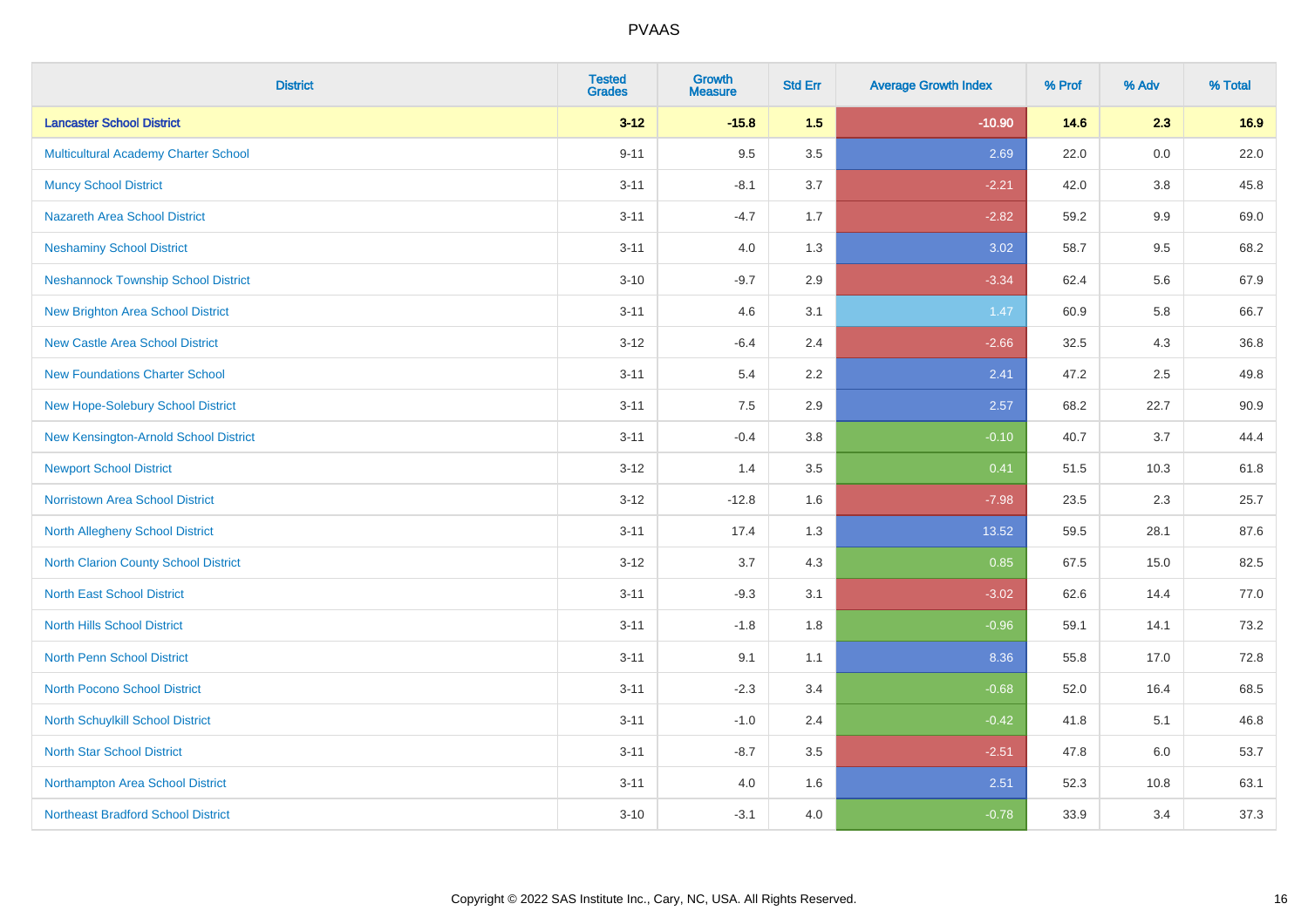| <b>District</b>                         | <b>Tested</b><br><b>Grades</b> | <b>Growth</b><br><b>Measure</b> | <b>Std Err</b> | <b>Average Growth Index</b> | % Prof | % Adv | % Total  |
|-----------------------------------------|--------------------------------|---------------------------------|----------------|-----------------------------|--------|-------|----------|
| <b>Lancaster School District</b>        | $3 - 12$                       | $-15.8$                         | 1.5            | $-10.90$                    | 14.6   | 2.3   | 16.9     |
| Northeastern York School District       | $3 - 11$                       | 5.9                             | 2.0            | 3.03                        | 51.1   | 16.6  | 67.6     |
| Northern Bedford County School District | $3 - 11$                       | 16.5                            | 3.6            | 4.58                        | 51.7   | 20.0  | 71.7     |
| <b>Northern Cambria School District</b> | $3 - 11$                       | 10.0                            | 3.3            | 3.04                        | 47.4   | 5.1   | 52.6     |
| Northern Lebanon School District        | $3 - 11$                       | 0.4                             | 2.5            | 0.15                        | 28.0   | 3.0   | 31.0     |
| Northern Lehigh School District         | $3 - 12$                       | $-10.4$                         | 2.7            | $-3.82$                     | 28.0   | 9.3   | 37.3     |
| <b>Northern Potter School District</b>  | $3 - 12$                       | $-13.1$                         | 4.6            | $-2.84$                     | 37.5   | 0.0   | 37.5     |
| Northern Tioga School District          | $3 - 12$                       | $-7.5$                          | 2.8            | $-2.64$                     | 54.0   | 1.2   | 55.2     |
| Northern York County School District    | $3 - 11$                       | 15.6                            | 2.0            | 7.98                        | 57.4   | 11.5  | 68.8     |
| <b>Northgate School District</b>        | $3 - 11$                       | 6.3                             | 3.6            | 1.73                        | 53.3   | 16.7  | 70.0     |
| <b>Northwest Area School District</b>   | $3 - 10$                       | $-10.0$                         | $3.8\,$        | $-2.59$                     | 34.6   | 7.3   | 41.8     |
| Northwestern Lehigh School District     | $3 - 11$                       | 2.2                             | 2.3            | 0.93                        | 53.3   | 9.7   | 63.0     |
| <b>Northwestern School District</b>     | $3 - 11$                       | $-24.9$                         | 3.5            | $-7.13$                     | 42.6   | 2.9   | 45.6     |
| <b>Norwin School District</b>           | $3 - 11$                       | 18.0                            | 1.7            | 10.37                       | 58.5   | 27.0  | 85.4     |
| Octorara Area School District           | $3 - 11$                       | 9.1                             | 2.4            | 3.82                        | 52.1   | 8.5   | 60.6     |
| Oil City Area School District           | $3 - 11$                       | $-2.9$                          | 2.6            | $-1.08$                     | 44.4   | 5.8   | $50.2\,$ |
| <b>Old Forge School District</b>        | $3-12$                         | $-5.9$                          | 3.4            | $-1.73$                     | 52.9   | 7.1   | 60.0     |
| <b>Oley Valley School District</b>      | $3 - 11$                       | $-0.4$                          | 2.8            | $-0.15$                     | 43.1   | 12.9  | 56.0     |
| <b>Oswayo Valley School District</b>    | $3 - 12$                       | 8.5                             | $5.0\,$        | 1.68                        | 50.0   | 16.7  | 66.7     |
| <b>Otto-Eldred School District</b>      | $3 - 11$                       | $-0.7$                          | 4.2            | $-0.15$                     | 56.2   | 6.2   | 62.5     |
| <b>Owen J Roberts School District</b>   | $3 - 11$                       | $-12.3$                         | 1.6            | $-7.61$                     | 57.0   | 11.9  | 69.0     |
| <b>Oxford Area School District</b>      | $3 - 11$                       | $-4.3$                          | 1.9            | $-2.26$                     | 41.3   | 8.0   | 49.3     |
| <b>Palisades School District</b>        | $3 - 11$                       | $-8.7$                          | 2.8            | $-3.06$                     | 53.8   | 6.7   | 60.5     |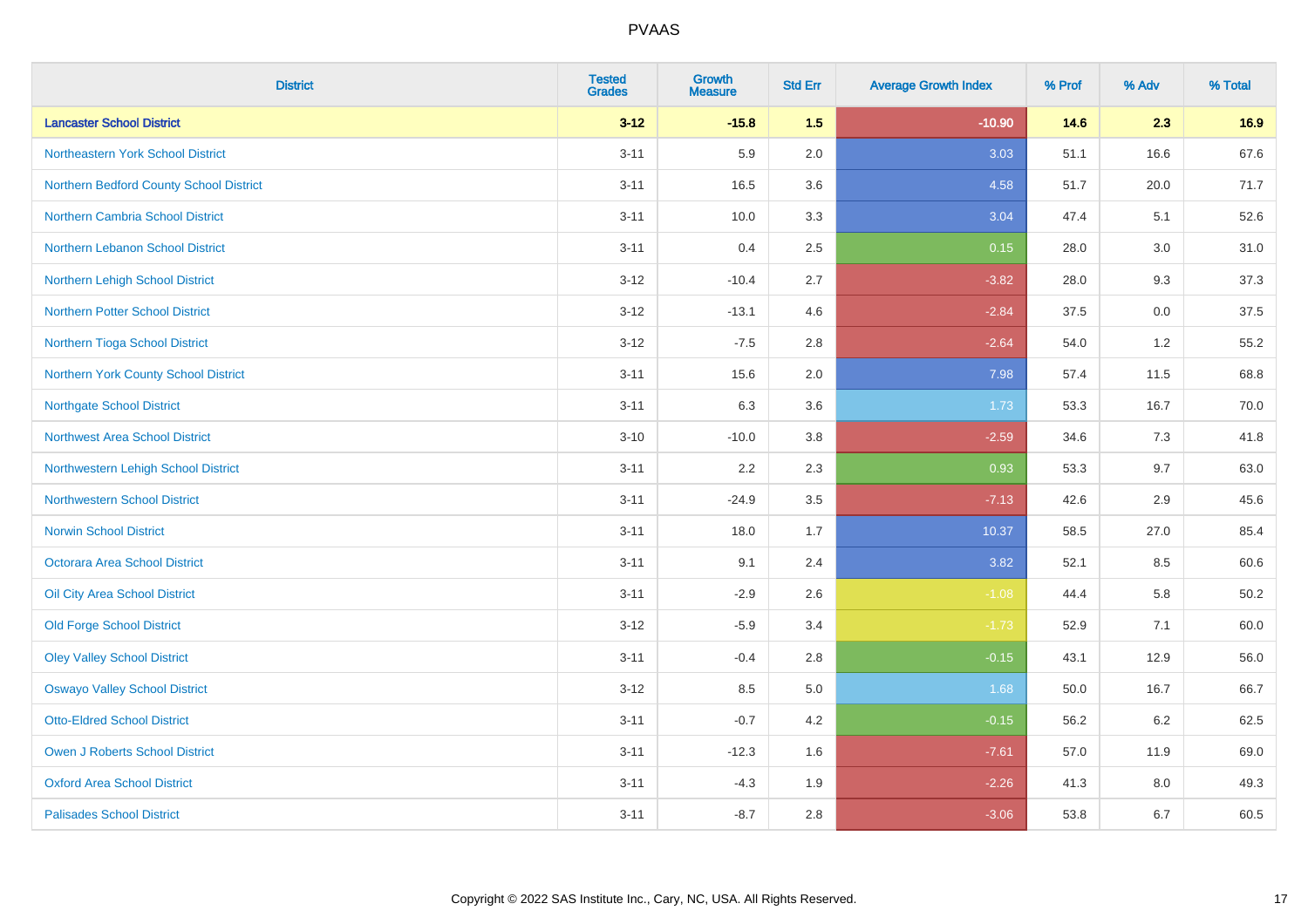| <b>District</b>                               | <b>Tested</b><br><b>Grades</b> | Growth<br><b>Measure</b> | <b>Std Err</b> | <b>Average Growth Index</b> | % Prof | % Adv | % Total |
|-----------------------------------------------|--------------------------------|--------------------------|----------------|-----------------------------|--------|-------|---------|
| <b>Lancaster School District</b>              | $3 - 12$                       | $-15.8$                  | 1.5            | $-10.90$                    | 14.6   | 2.3   | 16.9    |
| <b>Palmerton Area School District</b>         | $3 - 11$                       | $-1.2$                   | 3.0            | $-0.39$                     | 57.4   | 5.0   | 62.4    |
| Palmyra Area School District                  | $3 - 11$                       | 5.6                      | 1.9            | 2.96                        | 56.4   | 15.6  | 72.0    |
| <b>Panther Valley School District</b>         | $3 - 12$                       | $-0.6$                   | 3.3            | $-0.19$                     | 47.9   | 4.3   | 52.1    |
| <b>Parkland School District</b>               | $3 - 11$                       | 5.3                      | 1.2            | 4.30                        | 58.0   | 22.3  | 80.4    |
| Pen Argyl Area School District                | $3 - 12$                       | 9.2                      | 2.7            | 3.46                        | 50.0   | 12.6  | 62.6    |
| Penn Cambria School District                  | $3 - 11$                       | $-0.0$                   | 2.7            | $-0.01$                     | 61.5   | 7.7   | 69.2    |
| <b>Penn Hills School District</b>             | $3 - 11$                       | $-7.6$                   | 2.6            | $-2.94$                     | 33.1   | 0.7   | 33.8    |
| <b>Penn Manor School District</b>             | $3 - 11$                       | $-0.4$                   | 1.6            | $-0.25$                     | 51.9   | 12.6  | 64.5    |
| <b>Penncrest School District</b>              | $3 - 11$                       | 5.7                      | 2.2            | 2.57                        | 47.2   | 7.1   | 54.3    |
| <b>Penn-Delco School District</b>             | $3 - 11$                       | $-6.8$                   | 1.9            | $-3.51$                     | 46.6   | 3.2   | 49.8    |
| <b>Pennridge School District</b>              | $3 - 10$                       | $-16.8$                  | 1.4            | $-11.59$                    | 46.8   | 8.0   | 54.9    |
| Penns Manor Area School District              | $3 - 12$                       | $-17.0$                  | 3.7            | $-4.52$                     | 29.7   | 3.1   | 32.8    |
| Penns Valley Area School District             | $3 - 12$                       | 14.0                     | 2.9            | 4.80                        | 41.9   | 23.1  | 65.0    |
| <b>Pennsbury School District</b>              | $3 - 11$                       | 11.7                     | 1.5            | 7.90                        | 60.1   | 21.3  | 81.3    |
| Pennsylvania Cyber Charter School             | $3 - 11$                       | 11.6                     | 1.5            | 7.54                        | 46.3   | 5.0   | 51.3    |
| Pennsylvania Distance Learning Charter School | $3 - 12$                       | 9.3                      | 4.2            | 2.22                        | 42.2   | 3.1   | 45.3    |
| Pennsylvania Leadership Charter School        | $3 - 11$                       | 4.6                      | 2.2            | 2.13                        | 55.4   | 11.2  | 66.7    |
| Pennsylvania Virtual Charter School           | $3 - 11$                       | 11.8                     | 3.5            | 3.37                        | 56.5   | 11.1  | 67.6    |
| <b>Penn-Trafford School District</b>          | $3 - 11$                       | 13.4                     | 1.7            | 7.87                        | 62.3   | 21.9  | 84.2    |
| People For People Charter School              | $3 - 12$                       | 13.3                     | 5.5            | 2.43                        | 13.5   | 0.0   | 13.5    |
| <b>Pequea Valley School District</b>          | $3 - 11$                       | $-5.8$                   | 3.2            | $-1.80$                     | 39.8   | 9.1   | 48.9    |
| <b>Perkiomen Valley School District</b>       | $3 - 11$                       | $-3.5$                   | 1.6            | $-2.18$                     | 53.8   | 13.4  | 67.2    |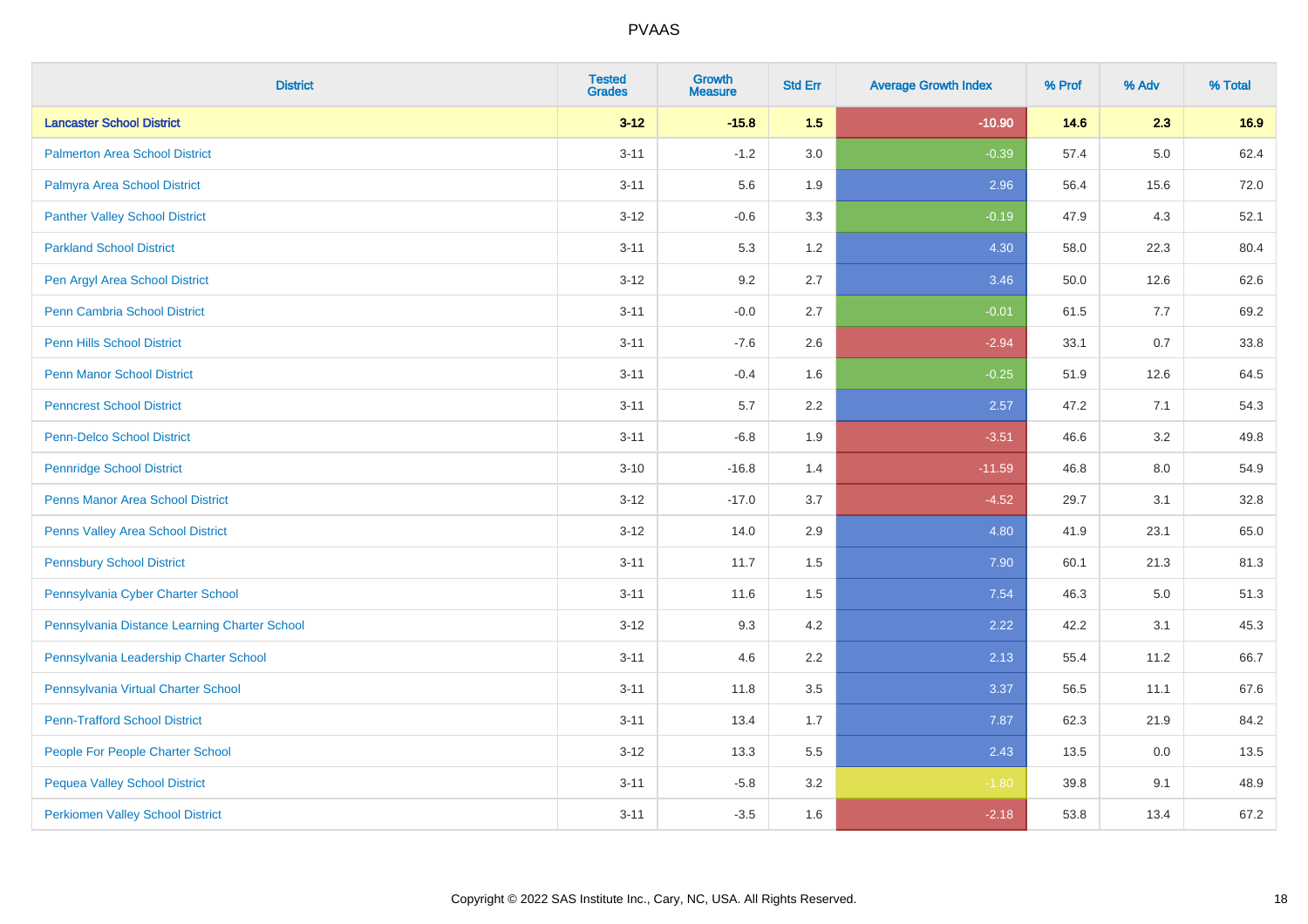| <b>District</b>                                                       | <b>Tested</b><br><b>Grades</b> | <b>Growth</b><br><b>Measure</b> | <b>Std Err</b> | <b>Average Growth Index</b> | % Prof | % Adv | % Total |
|-----------------------------------------------------------------------|--------------------------------|---------------------------------|----------------|-----------------------------|--------|-------|---------|
| <b>Lancaster School District</b>                                      | $3 - 12$                       | $-15.8$                         | 1.5            | $-10.90$                    | 14.6   | 2.3   | 16.9    |
| Perseus House Charter School Of Excellence                            | $6 - 11$                       | $-5.2$                          | 3.0            | $-1.72$                     | 16.5   | 0.0   | 16.5    |
| <b>Peters Township School District</b>                                | $3 - 11$                       | 5.0                             | 1.8            | 2.76                        | 59.8   | 26.1  | 85.9    |
| Philadelphia Academy Charter School                                   | $3 - 11$                       | $-8.9$                          | 2.9            | $-3.04$                     | 50.5   | 2.9   | 53.4    |
| Philadelphia City School District                                     | $3 - 12$                       | 7.5                             | 0.6            | 12.64                       | 38.4   | 7.0   | 45.4    |
| Philadelphia Electrical & Tech Charter High School                    | $10 - 10$                      | $-0.5$                          | 2.9            | $-0.15$                     | 8.8    | 0.0   | 8.8     |
| Philipsburg-Osceola Area School District                              | $3 - 11$                       | $-24.8$                         | 3.3            | $-7.43$                     | 19.7   | 2.6   | 22.4    |
| <b>Phoenixville Area School District</b>                              | $3 - 11$                       | $-1.7$                          | 2.1            | $-0.83$                     | 59.9   | 10.6  | 70.5    |
| <b>Pine Grove Area School District</b>                                | $3 - 11$                       | $-7.7$                          | 2.9            | $-2.66$                     | 42.3   | 7.7   | 50.0    |
| <b>Pine-Richland School District</b>                                  | $3 - 11$                       | 11.5                            | 1.8            | 6.31                        | 60.6   | 24.4  | 85.0    |
| <b>Pittsburgh School District</b>                                     | $3 - 11$                       | $-3.3$                          | 1.1            | $-3.04$                     | 33.9   | 8.2   | 42.1    |
| <b>Pittston Area School District</b>                                  | $3 - 11$                       | $-10.1$                         | 5.6            | $-1.80$                     | 38.1   | 9.5   | 47.6    |
| <b>Pleasant Valley School District</b>                                | $3 - 11$                       | 3.1                             | 2.0            | 1.57                        | 57.2   | 5.5   | 62.8    |
| <b>Plum Borough School District</b>                                   | $3 - 11$                       | $-11.3$                         | 2.2            | $-5.19$                     | 51.1   | 9.0   | 60.1    |
| Pocono Mountain School District                                       | $3 - 12$                       | $6.8\,$                         | 1.5            | 4.62                        | 45.8   | 5.0   | 50.7    |
| <b>Port Allegany School District</b>                                  | $3 - 11$                       | 4.4                             | 3.6            | 1.21                        | 28.1   | 9.4   | 37.5    |
| <b>Portage Area School District</b>                                   | $3 - 10$                       | $-8.1$                          | 3.6            | $-2.26$                     | 40.6   | 9.4   | 50.0    |
| <b>Pottsgrove School District</b>                                     | $3 - 11$                       | 2.8                             | 2.0            | 1.35                        | 44.0   | 10.0  | 53.9    |
| <b>Pottstown School District</b>                                      | $3 - 12$                       | $-4.0$                          | 2.4            | $-1.68$                     | 29.8   | 1.2   | 31.0    |
| <b>Pottsville Area School District</b>                                | $3 - 12$                       | 4.4                             | 2.3            | 1.94                        | 44.8   | 5.4   | 50.2    |
| Preparatory Charter School Of Mathematics, Science, Tech, And Careers | $9 - 10$                       | $-4.0$                          | 2.5            | $-1.59$                     | 15.0   | 0.0   | 15.0    |
| Propel Charter School - Braddock Hills                                | $3 - 11$                       | $-13.6$                         | 3.6            | $-3.81$                     | 9.7    | 1.6   | 11.3    |
| <b>Propel Charter School-Homestead</b>                                | $3 - 11$                       | $-11.7$                         | 4.1            | $-2.84$                     | 15.9   | 0.0   | 15.9    |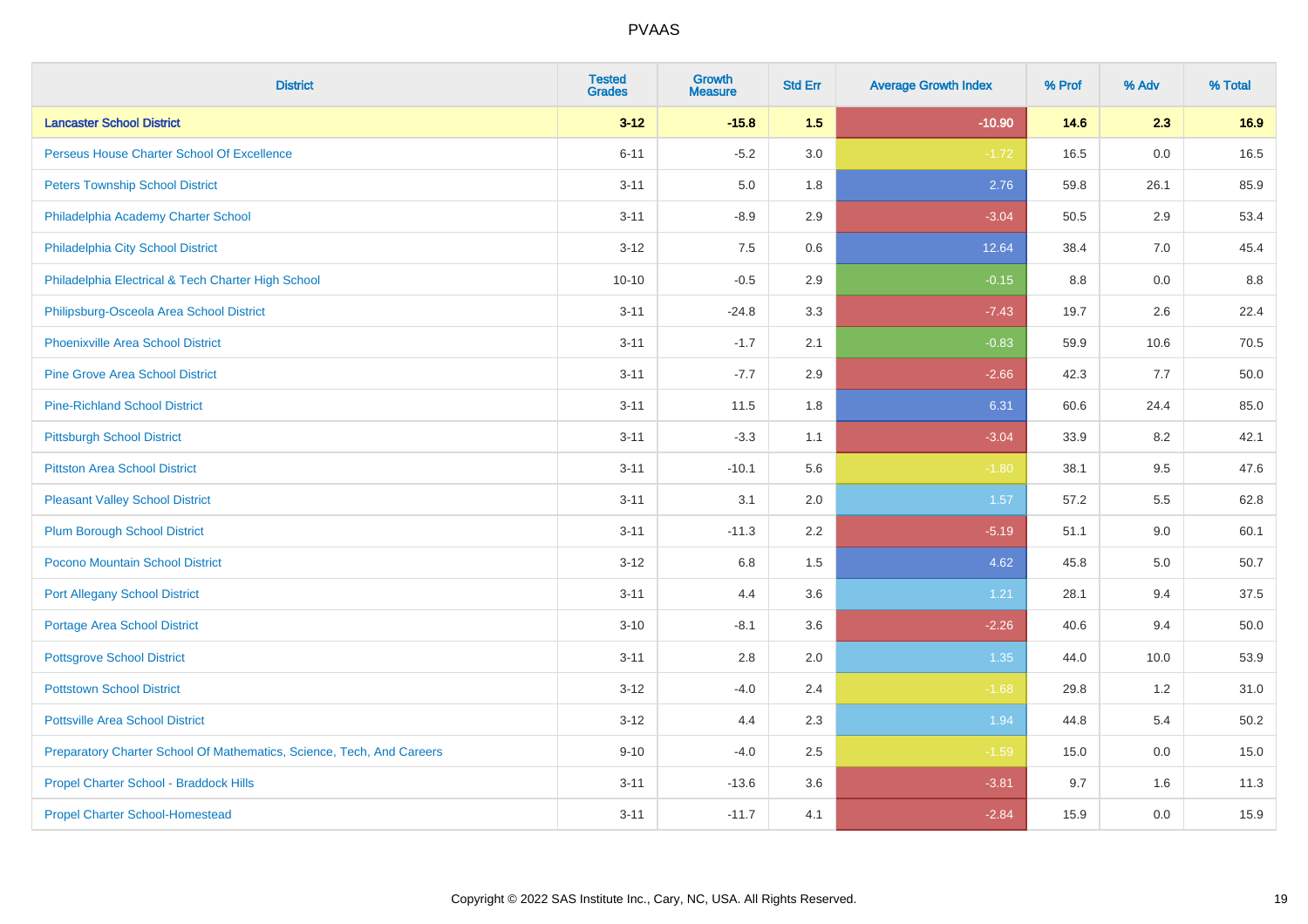| <b>District</b>                                | <b>Tested</b><br><b>Grades</b> | <b>Growth</b><br><b>Measure</b> | <b>Std Err</b> | <b>Average Growth Index</b> | % Prof | % Adv | % Total |
|------------------------------------------------|--------------------------------|---------------------------------|----------------|-----------------------------|--------|-------|---------|
| <b>Lancaster School District</b>               | $3 - 12$                       | $-15.8$                         | 1.5            | $-10.90$                    | 14.6   | 2.3   | 16.9    |
| <b>Propel Charter School-Montour</b>           | $3 - 10$                       | $-10.7$                         | 3.9            | $-2.71$                     | 13.7   | 0.0   | 13.7    |
| <b>Punxsutawney Area School District</b>       | $3 - 11$                       | 4.2                             | 2.9            | 1.45                        | 55.0   | 5.5   | 60.6    |
| <b>Purchase Line School District</b>           | $3 - 12$                       | 1.7                             | 3.5            | 0.47                        | 43.1   | 5.4   | 48.5    |
| <b>Quaker Valley School District</b>           | $3 - 11$                       | $-2.8$                          | 2.6            | $-1.08$                     | 55.2   | 13.2  | 68.4    |
| <b>Quakertown Community School District</b>    | $3 - 12$                       | $-4.4$                          | 1.6            | $-2.70$                     | 56.5   | 10.0  | 66.6    |
| <b>Radnor Township School District</b>         | $3 - 12$                       | $1.0\,$                         | 2.1            | 0.50                        | 65.0   | 23.2  | 88.2    |
| <b>Reach Cyber Charter School</b>              | $3 - 11$                       | 8.1                             | 4.7            | 1.72                        | 42.4   | 4.6   | 47.0    |
| <b>Reading School District</b>                 | $3 - 11$                       | 10.1                            | 1.4            | 7.25                        | 24.7   | 2.4   | 27.2    |
| <b>Redbank Valley School District</b>          | $3 - 11$                       | $-9.5$                          | 3.4            | $-2.77$                     | 31.5   | 4.9   | 36.4    |
| Renaissance Academy Charter School             | $3 - 11$                       | 8.3                             | 3.3            | 2.54                        | 45.6   | 22.8  | 68.4    |
| <b>Reynolds School District</b>                | $3 - 10$                       | 0.5                             | 3.4            | 0.16                        | 52.1   | 7.0   | 59.2    |
| <b>Richland School District</b>                | $3 - 11$                       | 6.7                             | 2.9            | 2.33                        | 62.2   | 19.2  | 81.4    |
| <b>Ridgway Area School District</b>            | $3 - 11$                       | $-14.5$                         | 4.1            | $-3.56$                     | 49.0   | 9.8   | 58.8    |
| <b>Ridley School District</b>                  | $3 - 12$                       | 10.0                            | 1.6            | 6.10                        | 45.6   | 8.2   | 53.8    |
| <b>Ringgold School District</b>                | $3 - 11$                       | $-14.7$                         | 2.4            | $-6.04$                     | 41.5   | 7.9   | 49.4    |
| <b>Riverside Beaver County School District</b> | $3 - 11$                       | $-14.0$                         | 3.0            | $-4.64$                     | 49.4   | 8.8   | 58.2    |
| <b>Riverside School District</b>               | $3 - 11$                       | $-3.2$                          | 3.0            | $-1.09$                     | 43.0   | 9.0   | 52.0    |
| <b>Riverview School District</b>               | $3 - 11$                       | $-4.6$                          | 3.8            | $-1.20$                     | 57.9   | 15.8  | 73.7    |
| <b>Roberto Clemente Charter School</b>         | $3 - 12$                       | 2.2                             | 4.9            | 0.45                        | 27.5   | 5.0   | 32.5    |
| <b>Rochester Area School District</b>          | $3 - 11$                       | $-13.2$                         | 4.6            | $-2.89$                     | 19.5   | 1.3   | 20.8    |
| <b>Rose Tree Media School District</b>         | $3 - 10$                       | $-25.6$                         | 2.4            | $-10.76$                    | 54.8   | 6.4   | 61.2    |
| Saint Marys Area School District               | $3 - 11$                       | 7.8                             | 2.6            | 3.04                        | 57.0   | 8.2   | 65.2    |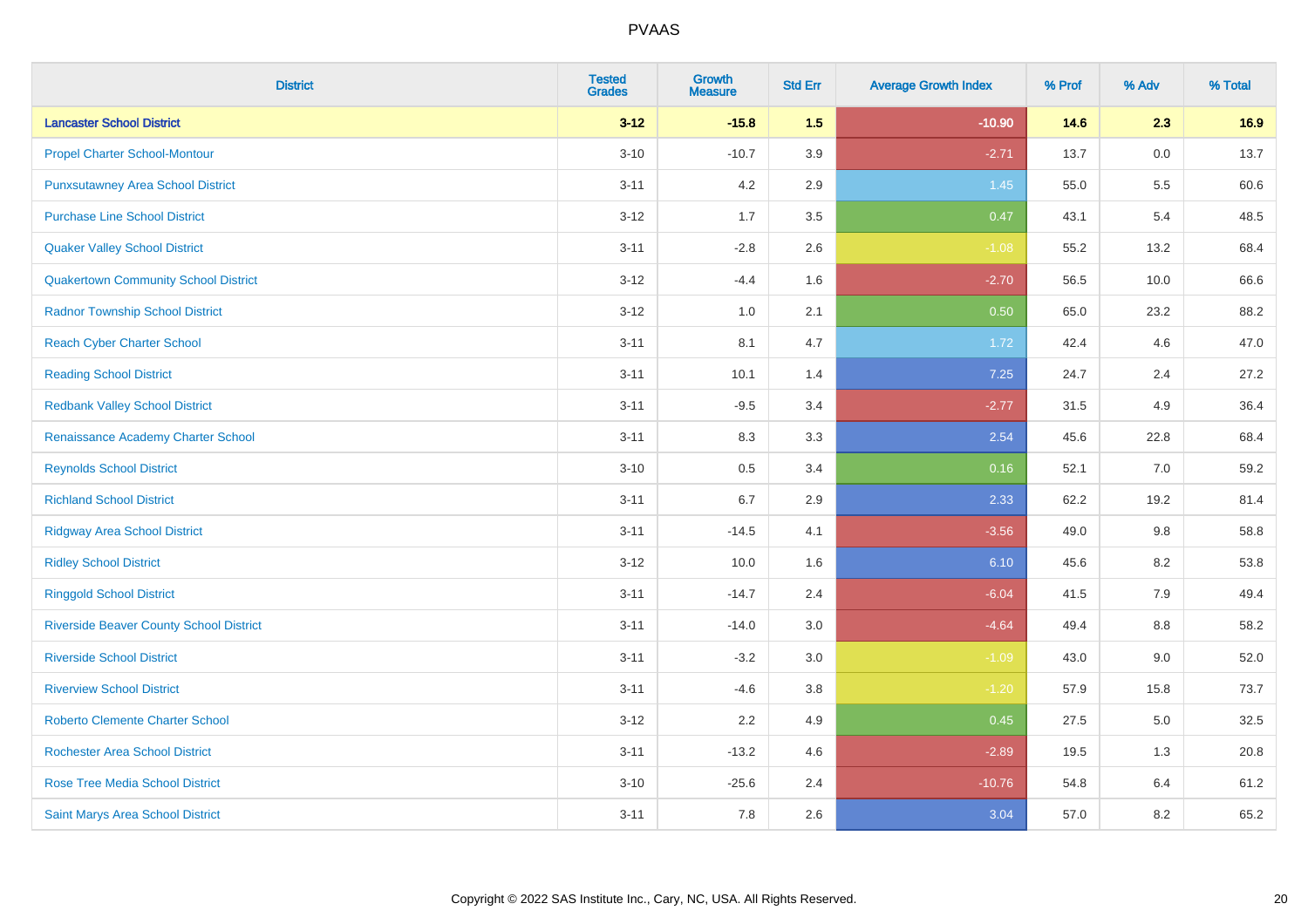| <b>District</b>                               | <b>Tested</b><br><b>Grades</b> | <b>Growth</b><br><b>Measure</b> | <b>Std Err</b> | <b>Average Growth Index</b> | % Prof | % Adv | % Total |
|-----------------------------------------------|--------------------------------|---------------------------------|----------------|-----------------------------|--------|-------|---------|
| <b>Lancaster School District</b>              | $3 - 12$                       | $-15.8$                         | 1.5            | $-10.90$                    | 14.6   | 2.3   | 16.9    |
| <b>Salisbury Township School District</b>     | $3 - 11$                       | 6.3                             | 3.6            | 1.77                        | 46.2   | 6.6   | 52.8    |
| Salisbury-Elk Lick School District            | $3 - 11$                       | $-13.5$                         | 5.9            | $-2.30$                     | 27.8   | 0.0   | 27.8    |
| <b>Saucon Valley School District</b>          | $3 - 11$                       | 14.7                            | 2.5            | 5.98                        | 48.7   | 20.2  | 69.0    |
| Sayre Area School District                    | $3 - 11$                       | 11.2                            | 3.5            | 3.20                        | 52.2   | 7.5   | 59.7    |
| <b>School Lane Charter School</b>             | $3 - 11$                       | 12.4                            | 3.6            | 3.43                        | 59.1   | 9.8   | 68.9    |
| Schuylkill Haven Area School District         | $3 - 11$                       | $-15.3$                         | 3.1            | $-4.87$                     | 49.7   | 2.4   | 52.1    |
| <b>Schuylkill Valley School District</b>      | $3 - 11$                       | 1.4                             | 2.5            | 0.56                        | 55.1   | 10.2  | 65.3    |
| <b>Scranton School District</b>               | $3 - 12$                       | $-2.9$                          | 2.4            | $-1.22$                     | 45.6   | 3.6   | 49.1    |
| Selinsgrove Area School District              | $3 - 12$                       | 8.3                             | 2.3            | 3.54                        | 56.8   | 10.0  | 66.8    |
| <b>Seneca Valley School District</b>          | $3 - 11$                       | $-1.4$                          | 1.4            | $-0.99$                     | 57.2   | 11.4  | 68.6    |
| <b>Shade-Central City School District</b>     | $3 - 11$                       | $-5.9$                          | 4.6            | $-1.28$                     | 27.8   | 0.0   | 27.8    |
| <b>Shaler Area School District</b>            | $3 - 11$                       | $-0.8$                          | 1.9            | $-0.43$                     | 49.1   | 9.6   | 58.7    |
| <b>Shamokin Area School District</b>          | $3 - 11$                       | $-7.7$                          | 4.8            | $-1.60$                     | 38.1   | 3.2   | 41.3    |
| <b>Shanksville-Stonycreek School District</b> | $3 - 10$                       | 7.0                             | 5.9            | 1.20                        | 64.7   | 17.6  | 82.4    |
| <b>Sharon City School District</b>            | $3 - 11$                       | 4.9                             | 2.6            | 1.87                        | 48.2   | 5.3   | 53.4    |
| <b>Sharpsville Area School District</b>       | $3 - 11$                       | $-1.4$                          | 3.5            | $-0.40$                     | 55.2   | 13.4  | 68.7    |
| <b>Shenandoah Valley School District</b>      | $3 - 11$                       | 9.7                             | 3.9            | 2.49                        | 28.3   | 5.0   | 33.3    |
| Shenango Area School District                 | $3 - 11$                       | $-2.6$                          | 3.3            | $-0.79$                     | 50.6   | 13.9  | 64.6    |
| <b>Shikellamy School District</b>             | $3 - 10$                       | $-22.3$                         | 2.5            | $-8.92$                     | 33.3   | 6.1   | 39.5    |
| <b>Shippensburg Area School District</b>      | $3 - 11$                       | 9.3                             | 1.9            | 4.84                        | 53.1   | 10.2  | 63.3    |
| <b>Slippery Rock Area School District</b>     | $3 - 11$                       | $-6.3$                          | 2.5            | $-2.51$                     | 56.2   | 9.5   | 65.7    |
| <b>Smethport Area School District</b>         | $3 - 12$                       | 0.6                             | 3.9            | 0.15                        | 37.0   | 1.8   | 38.9    |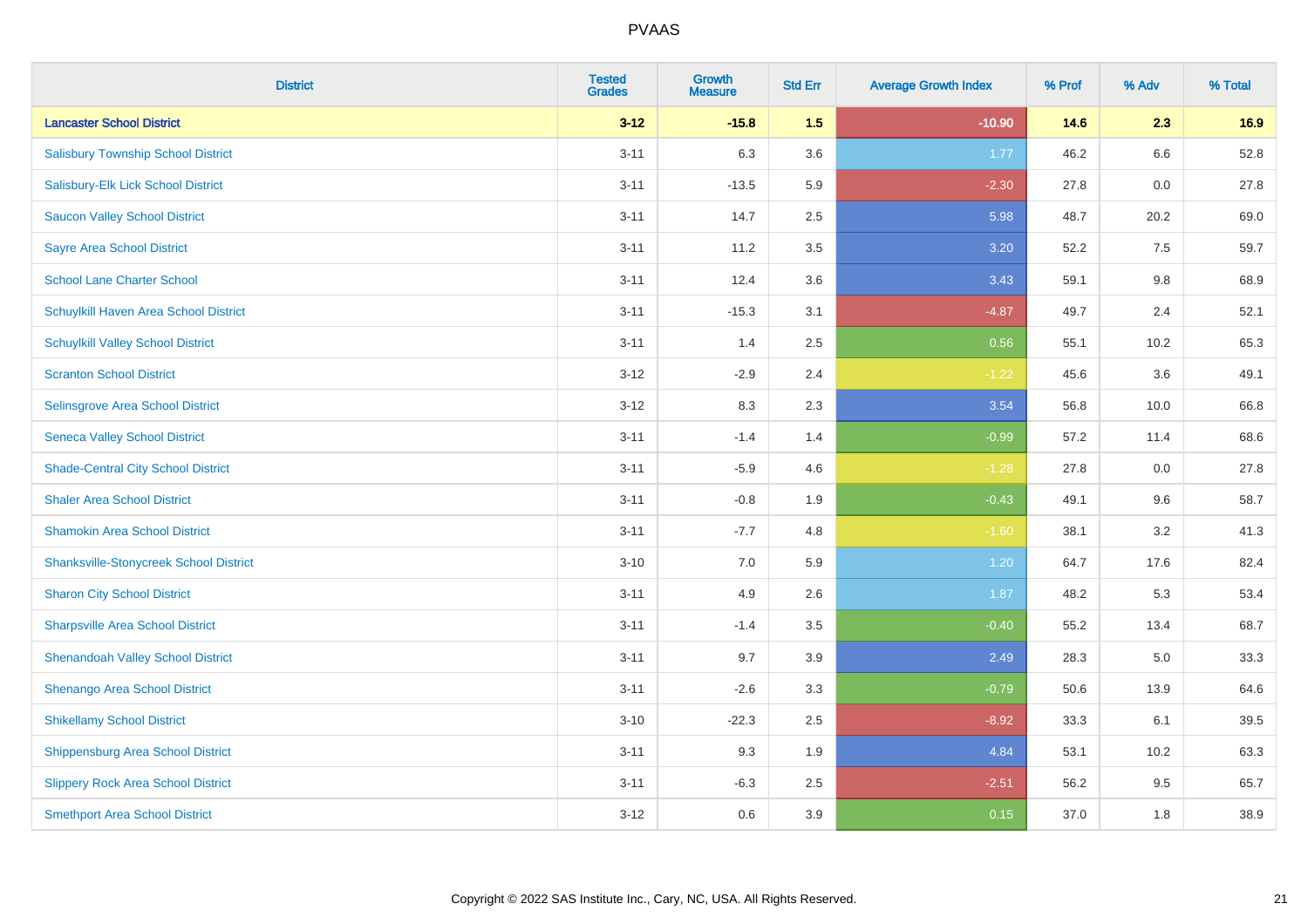| <b>District</b>                            | <b>Tested</b><br><b>Grades</b> | <b>Growth</b><br><b>Measure</b> | <b>Std Err</b> | <b>Average Growth Index</b> | % Prof | % Adv | % Total |
|--------------------------------------------|--------------------------------|---------------------------------|----------------|-----------------------------|--------|-------|---------|
| <b>Lancaster School District</b>           | $3 - 12$                       | $-15.8$                         | 1.5            | $-10.90$                    | 14.6   | 2.3   | 16.9    |
| <b>Solanco School District</b>             | $3 - 11$                       | $-11.0$                         | 2.0            | $-5.55$                     | 41.6   | 4.5   | 46.1    |
| <b>Somerset Area School District</b>       | $3 - 11$                       | $-4.4$                          | 2.3            | $-1.93$                     | 44.4   | 14.9  | 59.3    |
| <b>Souderton Area School District</b>      | $3 - 11$                       | 12.4                            | 1.5            | 8.28                        | 61.7   | 15.2  | 76.9    |
| South Allegheny School District            | $3 - 11$                       | $-8.8$                          | 3.2            | $-2.70$                     | 40.5   | 0.0   | 40.5    |
| South Butler County School District        | $3 - 10$                       | 3.9                             | 2.5            | 1.54                        | 53.1   | 16.6  | 69.7    |
| South Eastern School District              | $3 - 11$                       | 0.9                             | 2.4            | 0.39                        | 54.8   | 6.6   | 61.4    |
| South Fayette Township School District     | $3 - 11$                       | 1.7                             | 2.0            | 0.88                        | 61.0   | 26.5  | 87.6    |
| <b>South Park School District</b>          | $3 - 11$                       | $-11.3$                         | 2.7            | $-4.23$                     | 53.5   | 13.7  | 67.3    |
| South Side Area School District            | $3 - 11$                       | $-1.6$                          | 3.3            | $-0.48$                     | 50.0   | 6.8   | 56.8    |
| South Western School District              | $3 - 12$                       | 3.9                             | 1.9            | 2.08                        | 60.2   | 8.1   | 68.3    |
| South Williamsport Area School District    | $3 - 10$                       | $-5.7$                          | 2.5            | $-2.30$                     | 45.5   | 4.5   | 50.0    |
| Southeastern Greene School District        | $3 - 10$                       | 3.3                             | 4.6            | 0.72                        | 57.6   | 6.1   | 63.6    |
| Southern Columbia Area School District     | $3 - 11$                       | $-14.6$                         | 3.0            | $-4.92$                     | 55.0   | 4.0   | 59.0    |
| <b>Southern Fulton School District</b>     | $3 - 11$                       | $-23.7$                         | 4.4            | $-5.37$                     | 34.2   | 10.5  | 44.7    |
| Southern Huntingdon County School District | $3 - 11$                       | $-12.9$                         | 3.2            | $-3.98$                     | 32.5   | 2.5   | 35.0    |
| Southern Lehigh School District            | $3 - 11$                       | $-0.4$                          | 2.3            | $-0.17$                     | 66.1   | 11.9  | 78.0    |
| Southern Tioga School District             | $3 - 11$                       | $-11.5$                         | 2.7            | $-4.25$                     | 47.8   | 6.4   | 54.3    |
| Southern York County School District       | $3 - 11$                       | 14.2                            | 2.1            | 6.91                        | 55.1   | 18.1  | 73.1    |
| <b>Southmoreland School District</b>       | $3 - 11$                       | $-8.3$                          | 3.6            | $-2.32$                     | 56.8   | 7.2   | 64.0    |
| <b>Spring Cove School District</b>         | $3 - 11$                       | 3.4                             | 2.5            | 1.33                        | 47.8   | 12.7  | 60.4    |
| <b>Spring Grove Area School District</b>   | $3 - 11$                       | 5.6                             | 2.1            | 2.68                        | 55.1   | 15.0  | 70.1    |
| <b>Springfield School District</b>         | $3 - 11$                       | 13.8                            | 1.7            | 7.99                        | 60.9   | 21.5  | 82.4    |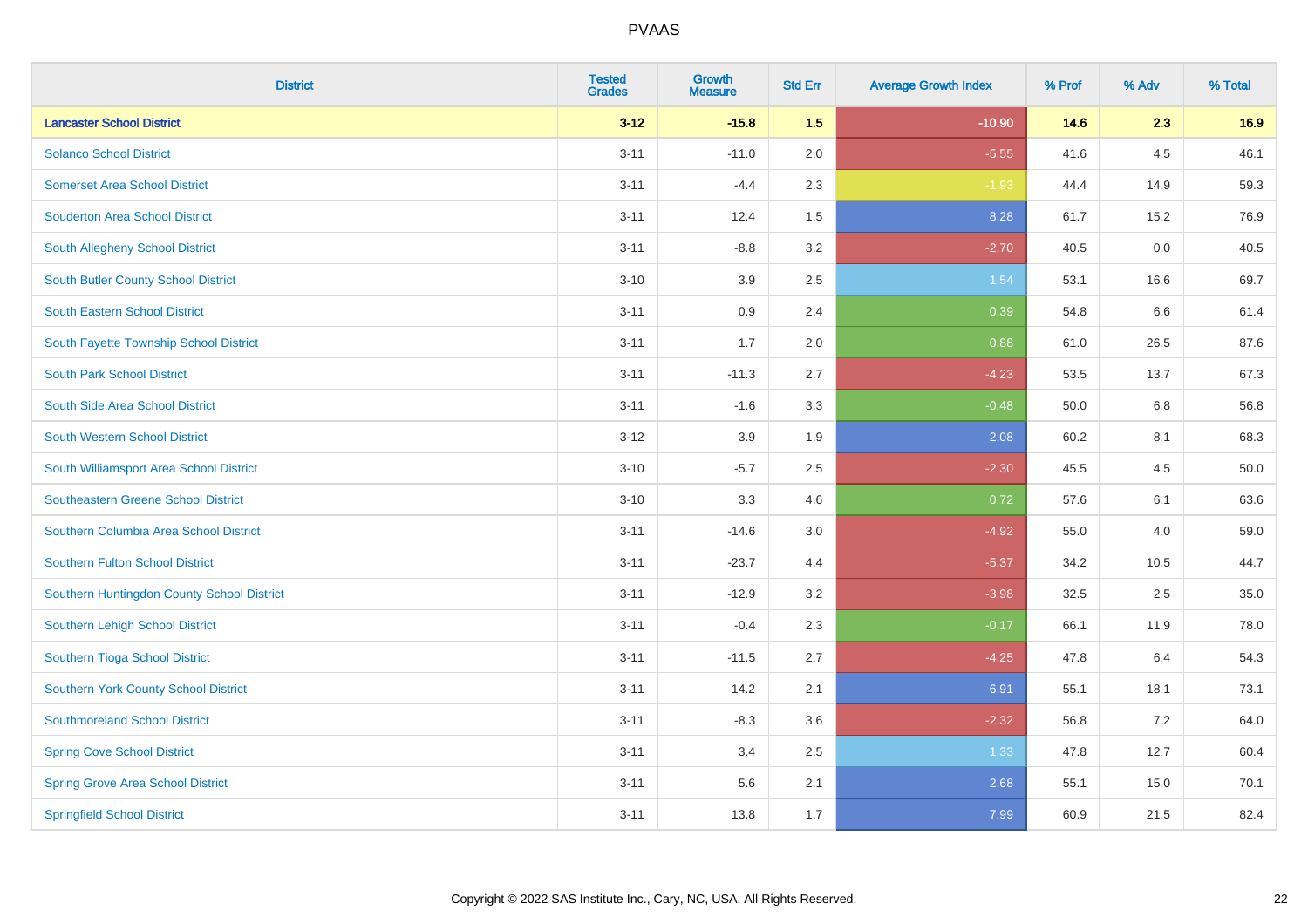| <b>District</b>                              | <b>Tested</b><br><b>Grades</b> | <b>Growth</b><br><b>Measure</b> | <b>Std Err</b> | <b>Average Growth Index</b> | % Prof | % Adv   | % Total |
|----------------------------------------------|--------------------------------|---------------------------------|----------------|-----------------------------|--------|---------|---------|
| <b>Lancaster School District</b>             | $3 - 12$                       | $-15.8$                         | 1.5            | $-10.90$                    | 14.6   | 2.3     | 16.9    |
| <b>Springfield Township School District</b>  | $3 - 11$                       | $-18.9$                         | 3.2            | $-5.88$                     | 62.6   | $3.6\,$ | 66.3    |
| <b>Spring-Ford Area School District</b>      | $3 - 11$                       | 6.0                             | 1.3            | 4.46                        | 60.8   | 16.5    | 77.4    |
| <b>State College Area School District</b>    | $3 - 11$                       | 20.5                            | 1.4            | 14.33                       | 58.0   | 25.9    | 84.0    |
| <b>Steel Valley School District</b>          | $3 - 11$                       | 6.5                             | 3.4            | 1.89                        | 50.7   | 5.6     | 56.3    |
| <b>Steelton-Highspire School District</b>    | $3 - 11$                       | $-11.8$                         | 3.5            | $-3.40$                     | 14.5   | 0.0     | 14.5    |
| <b>Sto-Rox School District</b>               | $3 - 10$                       | 6.6                             | 3.7            | 1.80                        | 13.4   | 0.0     | 13.4    |
| <b>Stroudsburg Area School District</b>      | $3 - 11$                       | $5.5\,$                         | 1.9            | 2.88                        | 48.1   | 4.2     | 52.3    |
| <b>Sugar Valley Rural Charter School</b>     | $3 - 11$                       | $-11.0$                         | 4.5            | $-2.46$                     | 14.9   | 0.0     | 14.9    |
| <b>Sullivan County School District</b>       | $3 - 10$                       | $-4.0$                          | 4.4            | $-0.90$                     | 66.7   | 2.6     | 69.2    |
| <b>Susquehanna Community School District</b> | $3 - 11$                       | $-2.8$                          | 4.2            | $-0.66$                     | 49.4   | 6.9     | 56.3    |
| Susquehanna Township School District         | $3 - 12$                       | $-5.8$                          | 2.7            | $-2.17$                     | 36.0   | 5.6     | 41.6    |
| <b>Susquenita School District</b>            | $3 - 11$                       | $-0.1$                          | 2.8            | $-0.01$                     | 47.7   | 10.1    | 57.8    |
| <b>Tacony Academy Charter School</b>         | $3 - 11$                       | $-14.7$                         | 3.0            | $-4.82$                     | 22.4   | 1.8     | 24.1    |
| <b>Tamaqua Area School District</b>          | $3 - 12$                       | $-8.2$                          | 2.5            | $-3.24$                     | 44.5   | 1.9     | 46.4    |
| <b>Tech Freire Charter School</b>            | $9 - 11$                       | 9.3                             | 2.9            | 3.26                        | 18.0   | 1.1     | 19.1    |
| The New Academy Charter School               | $8 - 11$                       | $-10.4$                         | 5.2            | $-2.00$                     | 0.0    | 0.0     | 0.0     |
| <b>Tidioute Community Charter School</b>     | $3 - 11$                       | 5.7                             | 5.1            | 1.11                        | 34.4   | 21.9    | 56.2    |
| <b>Titusville Area School District</b>       | $3 - 11$                       | $-13.2$                         | 2.6            | $-4.99$                     | 43.2   | 4.8     | 48.0    |
| <b>Towanda Area School District</b>          | $3 - 11$                       | 4.0                             | 2.8            | 1.44                        | 39.4   | 6.6     | 46.0    |
| <b>Trinity Area School District</b>          | $3 - 11$                       | $-5.4$                          | 2.0            | $-2.71$                     | 48.3   | 11.8    | 60.1    |
| <b>Tri-Valley School District</b>            | $3 - 10$                       | $-6.4$                          | 4.1            | $-1.57$                     | 37.0   | 4.4     | 41.3    |
| <b>Troy Area School District</b>             | $3 - 10$                       | $-4.3$                          | 3.4            | $-1.26$                     | 43.2   | 5.7     | 48.9    |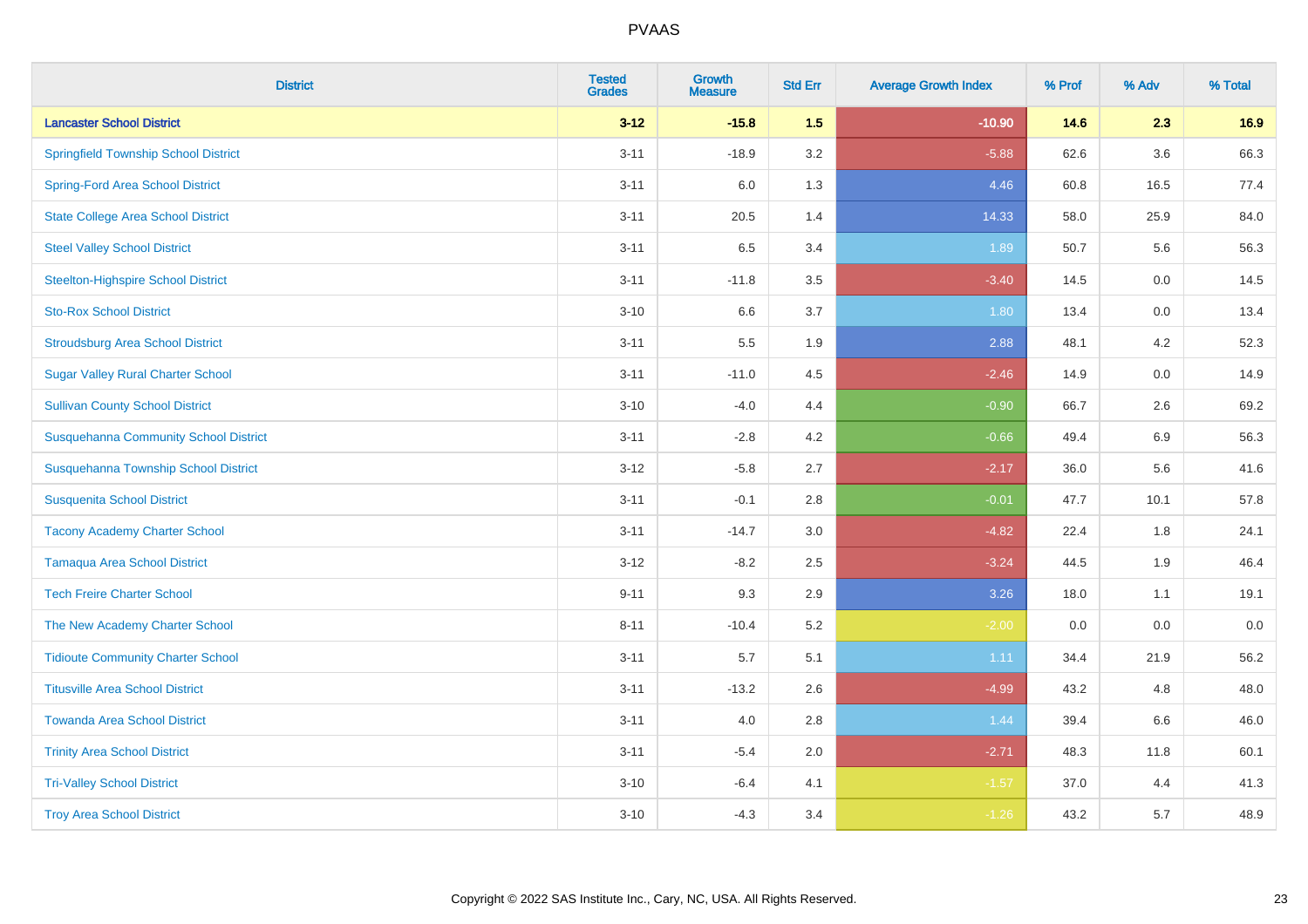| <b>District</b>                                | <b>Tested</b><br><b>Grades</b> | Growth<br><b>Measure</b> | <b>Std Err</b> | <b>Average Growth Index</b> | % Prof | % Adv   | % Total |
|------------------------------------------------|--------------------------------|--------------------------|----------------|-----------------------------|--------|---------|---------|
| <b>Lancaster School District</b>               | $3 - 12$                       | $-15.8$                  | 1.5            | $-10.90$                    | 14.6   | 2.3     | 16.9    |
| <b>Tulpehocken Area School District</b>        | $3 - 12$                       | $-13.7$                  | 2.8            | $-4.81$                     | 36.7   | 2.8     | 39.4    |
| <b>Tunkhannock Area School District</b>        | $3 - 11$                       | 2.3                      | 2.2            | 1.01                        | 44.9   | 9.6     | 54.6    |
| <b>Turkeyfoot Valley Area School District</b>  | $3 - 12$                       | $-4.3$                   | 5.6            | $-0.76$                     | 22.0   | 5.1     | 27.1    |
| <b>Tuscarora School District</b>               | $3 - 11$                       | $-0.6$                   | 2.3            | $-0.27$                     | 45.1   | 8.1     | 53.2    |
| <b>Tussey Mountain School District</b>         | $3 - 12$                       | 1.5                      | 3.7            | 0.40                        | 38.6   | 1.8     | 40.4    |
| <b>Twin Valley School District</b>             | $3 - 12$                       | $-3.6$                   | 2.1            | $-1.69$                     | 49.6   | 7.1     | 56.8    |
| <b>Tyrone Area School District</b>             | $3 - 12$                       | 19.7                     | 2.5            | 7.87                        | 60.4   | 16.7    | 77.1    |
| <b>Union Area School District</b>              | $3 - 11$                       | 1.9                      | 4.3            | 0.44                        | 61.5   | 0.0     | 61.5    |
| <b>Union City Area School District</b>         | $3 - 12$                       | $-10.2$                  | 3.6            | $-2.87$                     | 42.9   | 3.2     | 46.0    |
| <b>Union School District</b>                   | $3 - 12$                       | 2.3                      | 4.2            | 0.54                        | 32.6   | 7.0     | 39.5    |
| <b>Uniontown Area School District</b>          | $3 - 11$                       | 6.0                      | 3.2            | 1.87                        | 62.4   | 5.9     | 68.2    |
| <b>Unionville-Chadds Ford School District</b>  | $3 - 11$                       | 17.1                     | 3.1            | 5.51                        | 68.1   | 13.2    | 81.3    |
| <b>United School District</b>                  | $3 - 11$                       | 2.1                      | 3.4            | 0.63                        | 60.3   | 6.6     | 66.9    |
| <b>Universal Audenried Charter School</b>      | $9 - 11$                       | $-5.8$                   | 2.4            | $-2.40$                     | 14.6   | 0.0     | 14.6    |
| <b>Upper Adams School District</b>             | $3 - 11$                       | 1.3                      | 2.9            | 0.47                        | 55.2   | $8.6\,$ | 63.8    |
| <b>Upper Darby School District</b>             | $3 - 12$                       | 6.9                      | 1.5            | 4.62                        | 45.0   | 6.7     | 51.7    |
| <b>Upper Dauphin Area School District</b>      | $3 - 11$                       | $-6.3$                   | 3.2            | $-1.98$                     | 37.4   | 4.8     | 42.2    |
| <b>Upper Dublin School District</b>            | $3 - 12$                       | 15.4                     | 1.8            | 8.53                        | 60.8   | 24.8    | 85.6    |
| <b>Upper Merion Area School District</b>       | $3 - 11$                       | 15.3                     | 2.0            | 7.62                        | 59.3   | 19.3    | 78.6    |
| <b>Upper Moreland Township School District</b> | $3 - 11$                       | $-5.0$                   | 2.2            | $-2.31$                     | 57.9   | 4.0     | 61.9    |
| <b>Upper Perkiomen School District</b>         | $3 - 11$                       | 22.1                     | 2.1            | 10.74                       | 57.7   | 13.2    | 70.9    |
| <b>Upper Saint Clair School District</b>       | $3 - 11$                       | 18.5                     | 1.7            | 10.65                       | 61.8   | 30.1    | 91.9    |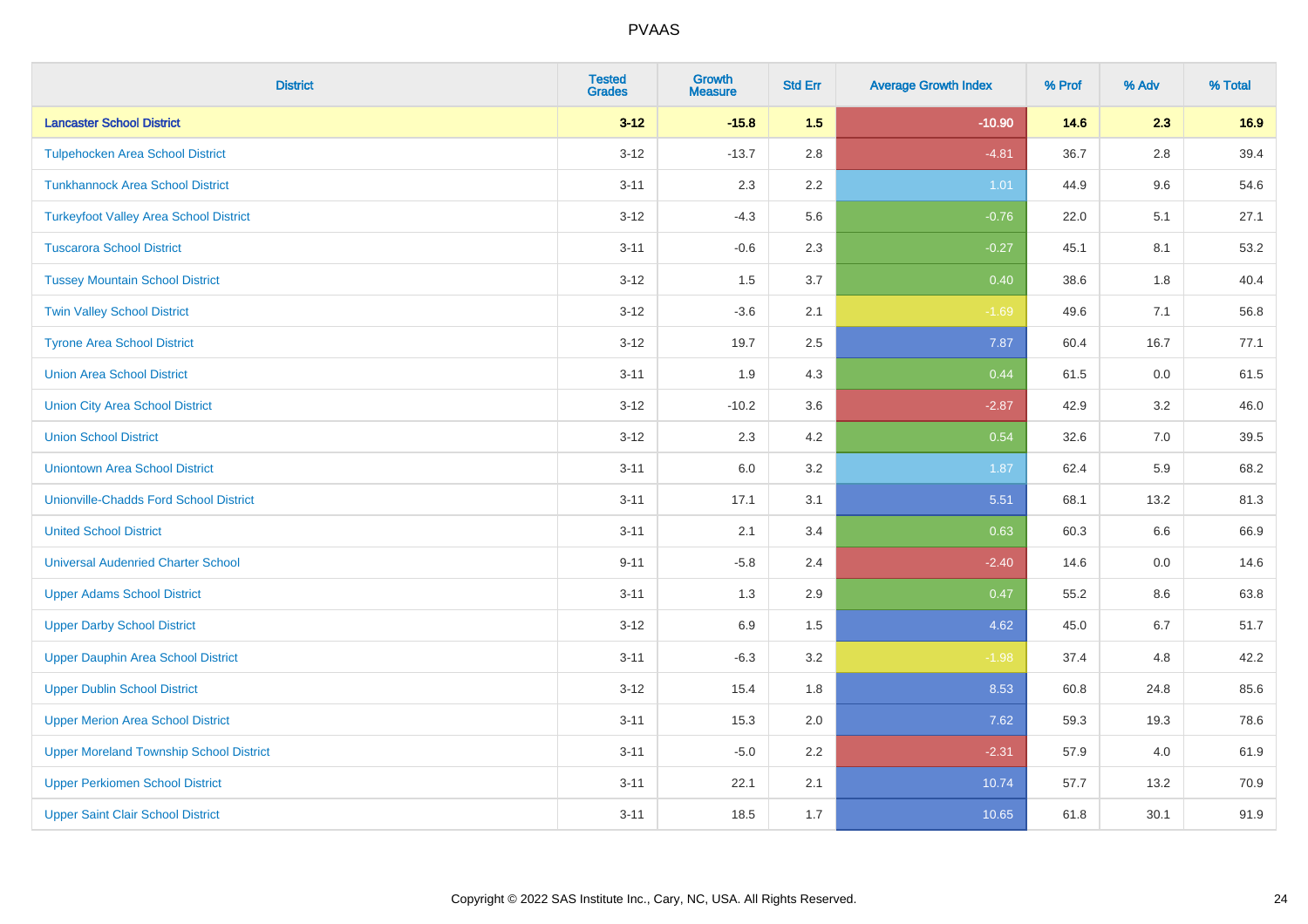| <b>District</b>                               | <b>Tested</b><br><b>Grades</b> | <b>Growth</b><br><b>Measure</b> | <b>Std Err</b> | <b>Average Growth Index</b> | % Prof | % Adv   | % Total |
|-----------------------------------------------|--------------------------------|---------------------------------|----------------|-----------------------------|--------|---------|---------|
| <b>Lancaster School District</b>              | $3 - 12$                       | $-15.8$                         | 1.5            | $-10.90$                    | 14.6   | 2.3     | 16.9    |
| Urban Pathways 6-12 Charter School            | $6 - 11$                       | 4.8                             | 6.4            | 0.75                        | 28.6   | $0.0\,$ | 28.6    |
| <b>Valley Grove School District</b>           | $3 - 10$                       | $-3.7$                          | 3.7            | $-1.01$                     | 51.2   | 6.1     | 57.3    |
| <b>Valley View School District</b>            | $3 - 11$                       | 18.1                            | 2.4            | 7.42                        | 53.7   | 14.7    | 68.4    |
| <b>Wallenpaupack Area School District</b>     | $3 - 11$                       | $-7.1$                          | 2.3            | $-3.09$                     | 40.8   | 2.4     | 43.1    |
| <b>Wallingford-Swarthmore School District</b> | $3 - 10$                       | 0.9                             | 2.4            | 0.38                        | 64.4   | 22.7    | 87.1    |
| <b>Warren County School District</b>          | $3 - 11$                       | $-0.1$                          | 1.8            | $-0.06$                     | 37.2   | 5.3     | 42.6    |
| <b>Warrior Run School District</b>            | $3 - 11$                       | 4.6                             | 3.0            | 1.51                        | 40.9   | 8.1     | 49.0    |
| <b>Warwick School District</b>                | $3 - 11$                       | 5.2                             | 1.9            | 2.76                        | 46.4   | 17.0    | 63.3    |
| <b>Washington School District</b>             | $3 - 11$                       | $-4.9$                          | 2.8            | $-1.76$                     | 30.1   | 2.4     | 32.5    |
| <b>Wattsburg Area School District</b>         | $3 - 11$                       | 6.5                             | 2.7            | 2.43                        | 42.7   | 7.6     | 50.3    |
| <b>Wayne Highlands School District</b>        | $3 - 11$                       | 7.8                             | 2.4            | 3.23                        | 52.3   | 13.1    | 65.4    |
| <b>Waynesboro Area School District</b>        | $3 - 12$                       | $-6.1$                          | 1.9            | $-3.20$                     | 50.0   | 6.8     | 56.8    |
| <b>Wellsboro Area School District</b>         | $3 - 11$                       | $-12.4$                         | 3.0            | $-4.11$                     | 49.2   | 11.9    | 61.1    |
| <b>West Allegheny School District</b>         | $3 - 12$                       | 4.0                             | 2.1            | 1.96                        | 63.1   | 15.7    | 78.8    |
| <b>West Branch Area School District</b>       | $3 - 11$                       | 0.2                             | 3.8            | 0.05                        | 47.2   | 1.9     | 49.1    |
| <b>West Chester Area School District</b>      | $3 - 11$                       | 12.6                            | 1.2            | 10.38                       | 66.8   | 20.2    | 87.0    |
| <b>West Greene School District</b>            | $3 - 11$                       | $-4.5$                          | 4.3            | $-1.04$                     | 36.6   | 7.3     | 43.9    |
| West Jefferson Hills School District          | $3 - 11$                       | 1.8                             | 2.1            | 0.88                        | 55.7   | 20.8    | 76.4    |
| <b>West Middlesex Area School District</b>    | $3 - 10$                       | $-8.4$                          | $3.8\,$        | $-2.21$                     | 34.9   | 2.8     | 37.6    |
| <b>West Mifflin Area School District</b>      | $3 - 12$                       | $-12.3$                         | 2.9            | $-4.22$                     | 39.7   | 10.3    | 50.0    |
| <b>West Perry School District</b>             | $3 - 11$                       | 12.5                            | 2.5            | 4.99                        | 56.6   | 8.4     | 65.0    |
| <b>West Shore School District</b>             | $3 - 12$                       | 5.0                             | 1.4            | 3.59                        | 54.2   | 9.4     | 63.6    |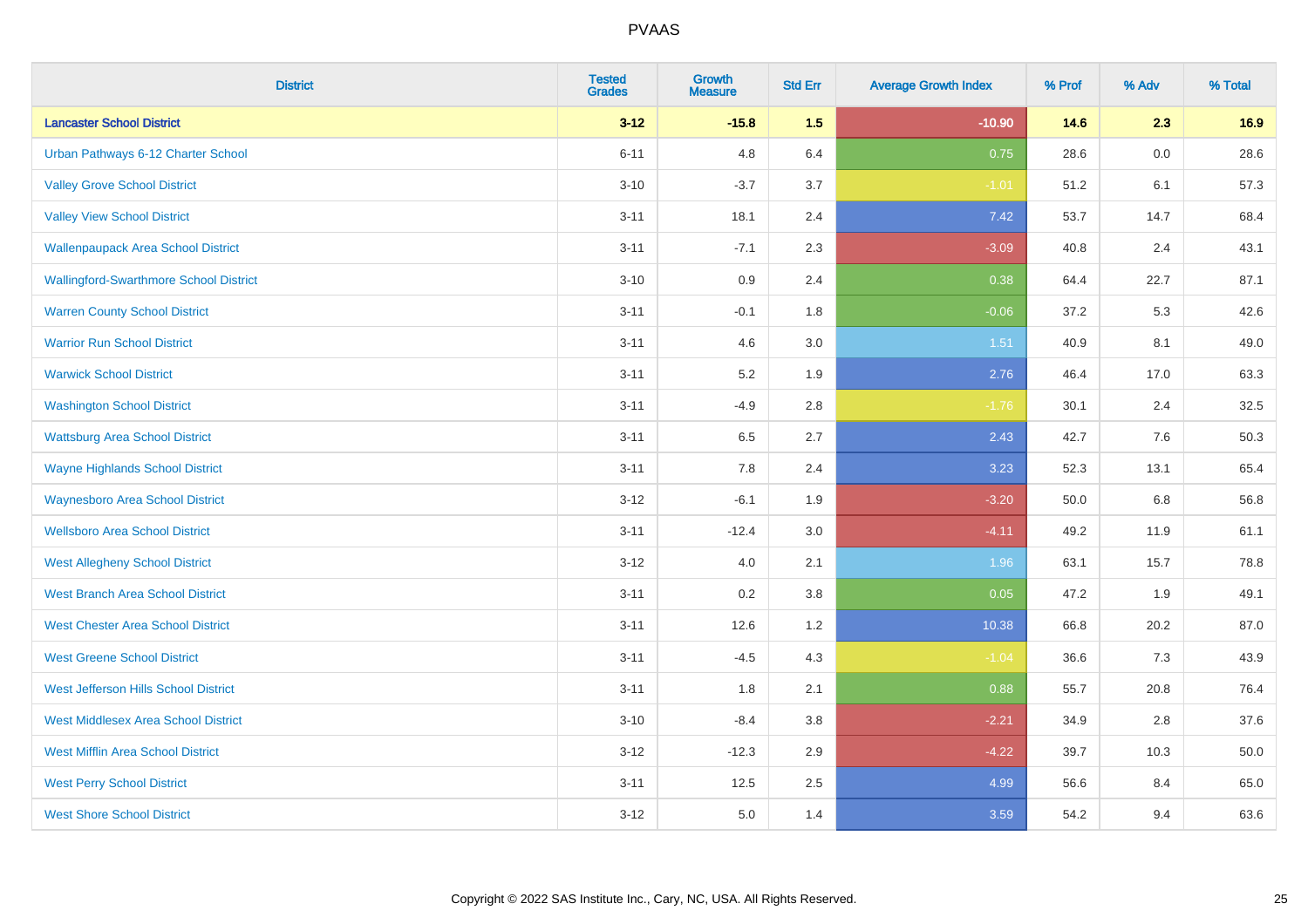| <b>District</b>                                 | <b>Tested</b><br><b>Grades</b> | <b>Growth</b><br><b>Measure</b> | <b>Std Err</b> | <b>Average Growth Index</b> | % Prof | % Adv | % Total |
|-------------------------------------------------|--------------------------------|---------------------------------|----------------|-----------------------------|--------|-------|---------|
| <b>Lancaster School District</b>                | $3 - 12$                       | $-15.8$                         | 1.5            | $-10.90$                    | 14.6   | 2.3   | 16.9    |
| <b>West Side CTC</b>                            | $9 - 10$                       | $-37.4$                         | 4.3            | $-8.64$                     | 8.8    | 0.0   | 8.8     |
| <b>West York Area School District</b>           | $3 - 12$                       | 3.2                             | 2.3            | 1.38                        | 53.8   | 4.4   | 58.2    |
| <b>Western Beaver County School District</b>    | $3 - 11$                       | $-7.8$                          | 4.2            | $-1.87$                     | 56.5   | 6.5   | 63.0    |
| <b>Western Wayne School District</b>            | $3 - 11$                       | 5.6                             | 2.9            | 1.93                        | 41.3   | 17.4  | 58.7    |
| <b>Westinghouse Arts Academy Charter School</b> | $9 - 10$                       | $-0.7$                          | 3.6            | $-0.19$                     | 59.2   | 8.4   | 67.6    |
| <b>Westmont Hilltop School District</b>         | $3 - 11$                       | $-4.0$                          | 2.8            | $-1.40$                     | 36.3   | 13.3  | 49.6    |
| <b>Whitehall-Coplay School District</b>         | $3 - 11$                       | 6.1                             | 1.8            | 3.45                        | 49.3   | 7.4   | 56.6    |
| <b>Wilkes-Barre Area School District</b>        | $3 - 11$                       | 0.1                             | 3.2            | 0.02                        | 35.5   | 5.4   | 40.9    |
| <b>William Penn School District</b>             | $3-12$                         | 8.3                             | 2.1            | 3.99                        | 35.6   | 3.0   | 38.7    |
| <b>Williams Valley School District</b>          | $3 - 11$                       | $-7.3$                          | 3.4            | $-2.13$                     | 23.2   | 0.0   | 23.2    |
| <b>Williamsburg Community School District</b>   | $3 - 11$                       | $-14.3$                         | 4.1            | $-3.48$                     | 28.3   | 0.0   | 28.3    |
| <b>Williamsport Area School District</b>        | $3 - 11$                       | 1.9                             | 1.8            | 1.04                        | 44.1   | 12.8  | 56.9    |
| Wilmington Area School District                 | $3 - 11$                       | $7.5\,$                         | 3.0            | 2.48                        | 55.1   | 5.1   | 60.2    |
| <b>Wilson Area School District</b>              | $3 - 11$                       | 6.0                             | 2.6            | 2.30                        | 48.7   | 8.5   | 57.2    |
| <b>Wilson School District</b>                   | $3 - 12$                       | $8.8\,$                         | 1.5            | 5.96                        | 52.6   | 14.6  | 67.2    |
| <b>Windber Area School District</b>             | $3 - 11$                       | $-7.2$                          | 3.2            | $-2.24$                     | 55.4   | 7.2   | 62.6    |
| <b>Wissahickon School District</b>              | $3 - 10$                       | 12.5                            | 1.8            | 6.85                        | 58.3   | 22.4  | 80.7    |
| <b>Woodland Hills School District</b>           | $3 - 12$                       | 3.2                             | 2.6            | 1.22                        | 31.4   | 3.6   | 35.0    |
| <b>Wyalusing Area School District</b>           | $3 - 12$                       | 8.8                             | 3.3            | 2.68                        | 54.6   | 11.7  | 66.2    |
| <b>Wyoming Area School District</b>             | $3 - 10$                       | $-1.3$                          | 2.6            | $-0.50$                     | 53.8   | 10.8  | 64.6    |
| <b>Wyoming Valley West School District</b>      | $3 - 11$                       | $-2.2$                          | 2.4            | $-0.91$                     | 49.4   | 3.0   | 52.4    |
| <b>Wyomissing Area School District</b>          | $3-12$                         | 0.8                             | 2.6            | 0.33                        | 55.7   | 17.6  | 73.3    |